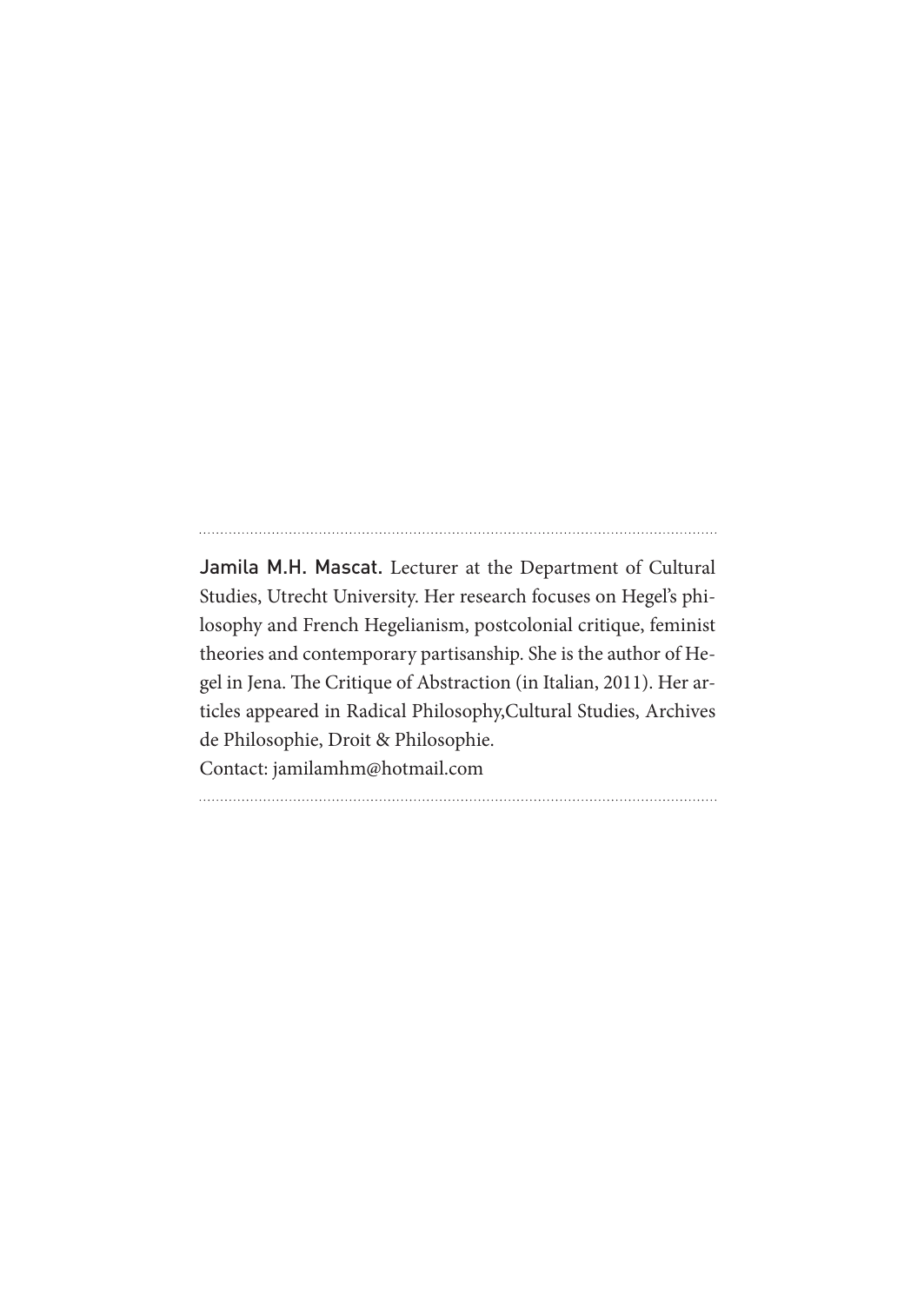*Soft Power Revista euro-americana de teoría e historia de la política y del derecho*

*Vol. 6,1. Enero-Junio 2019 ISSN (online): 2539/2239 ISSN (print): 2389-8232 http://dx.doi.org/10.14718/SoftPower.2019.6.1.8*

# **CLASS AND PARTY. DANIEL BENSAÏD'S PHILOSOPHY OF STRATEGY AGAINST THE RANDOMIZATION OF POLITICS1**

Jamila M.H. Mascat Utrecht University

## **Abstract**

This article argues for the centrality of the notion of class struggle in both political theory and praxis in order to counter what E. M. Wood, echoing P. Anderson (1983), has referred to as the «randomization of politics» (1986), namely a politics reduced to pure contingency where no causality between the social and the political is allowed. It suggests that class struggle is precisely the *lost cause* of radical politics, since class struggle operates as a synthetic principle informing a concept of society as a whole and a view of antagonism as a systemic and totalistic instance. Drawing on Daniel Bensaïd's «philosophy of strategy» and its critical reading of Marx's class theory (Bensaïd, 1995; 2002; 2011; 2016), the article suggests that class struggle be rethought as a new «strategic universalism» across the international division of labor. Along the lines of Bensaïd's understanding of politics as a «strategic art» of *recommencement* (Bensaïd, 1995), it will be argued here that radical politics cannot do without class struggle or without the party.

## **Keywords**

Class struggle, Party, Strategy, Daniel Bensaïd, Marxism.

<sup>1.</sup> Reception date: 11th January 2019; acceptance date: 22th January 2019. This article is the result of research activities held at the Jan Van Eyck Academie di Maastrich.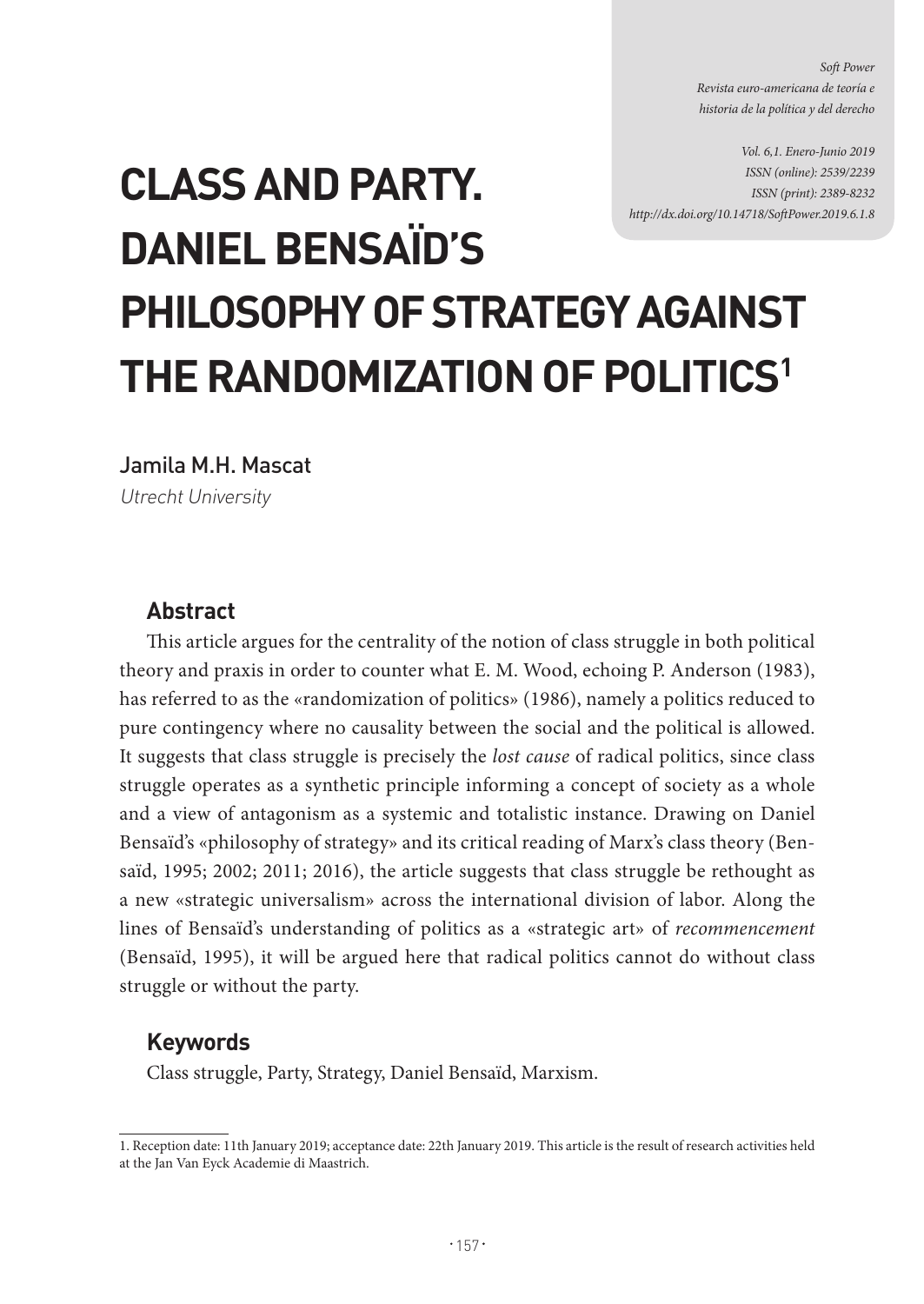#### **Resumen**

Este artículo defiende la centralidad de la noción de lucha de clases tanto en la teoría política como en la práctica para contrarrestar lo que EM Wood, haciendo eco de P. Anderson (1983), ha denominado la «aleatorización de la política» (1986), a saber: la política reducida a la contingencia pura donde no se permite la causalidad entre lo social y lo político. Sugiere que la lucha de clases es precisamente la causa perdida de la política radical, ya que la lucha de clases funciona como un principio sintético que informa un concepto de la sociedad en su conjunto y una visión del antagonismo como una instancia sistémica y totalista. Sobre la base de la «filosofía de la estrategia» de Daniel Bensaïd y su lectura crítica de la teoría de clases de Marx (Bensaïd, 1995; 2002; 2011; 2016), el artículo sugiere que la lucha de clases se reconsidere como un nuevo «universalismo estratégico» a través de la división internacional del trabajo. En la línea de la comprensión de Bensaïd de la política como un «arte estratégico» de *reinicio* (Bensaïd, 1995), se argumentará aquí que la política radical no puede prescindir de la lucha de clases o del partido.

## **Palabras clave**

Lucha de clases, partido, estrategia, Daniel Bensaïd, Marxismo.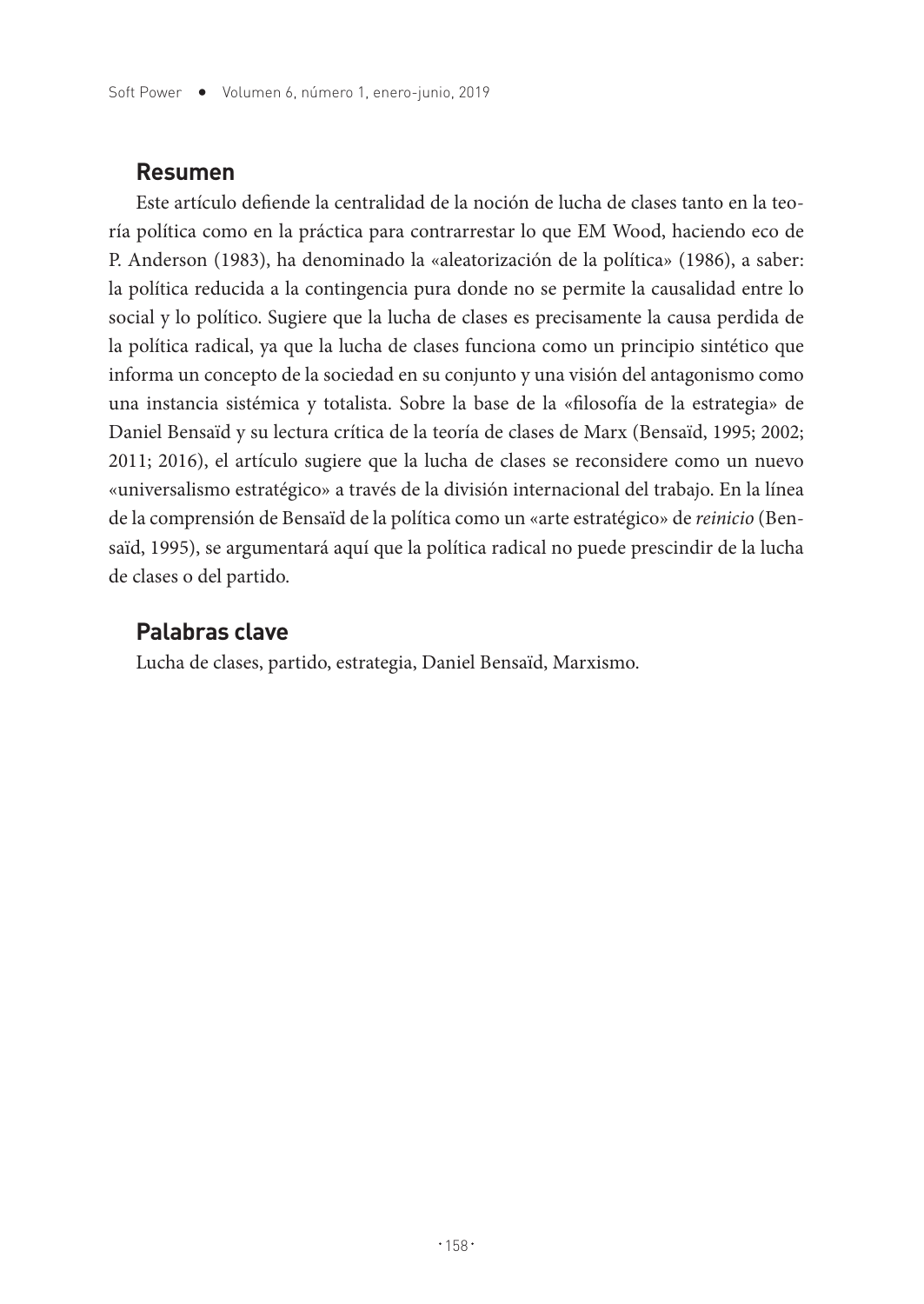# **Classes are a-changing? Old myths, new utopias**

Do classes still exist and does class politics still matter? A provocative way to provide an affirmative answer to this question may quote the words of US billionaire Warren Buffet from an interview with CNN in 2005: «There's class warfare […and], it's my class, the rich class, that's making war, and we're winning» (Buffet, 2005). Another all-too-easy way to reformulate the «proof by the bourgeoisie» (Bensaïd, 2008b) against the «superficial appearance which veils class struggles» (Marx, 2008, p. 24) would consist of stating that if capitalism is alive and (more or less) well, in spite of being caught in the never-ending cycle of its crises, so is class struggle. Or, in slightly different words: classes do exist precisely because class relations are crucial to the existing mode of production.

Yet, in the age of populisms – the «populist moment», to borrow from Chantal Mouffe (2018) – classes and class struggle as a tool for the radical transformation of the world we live in seem to have relentlessly waned and been supplanted by more fashionable constructs, such as «the people» and their democratic demands. While the widespread triumph of «populist reason» (Laclau 2005) in both contemporary political theory and praxis reinforces the conviction that politics in the present conjuncture will either be populist or won't be at all, and that left-wing populism constitutes the only sustainable counter-strategy to challenge, in the name of democratic pluralism, both right-wing populism and the sinking neoliberal hegemony of the New World Order (Mouffe 2018), this paper suggests a reconsideration of class as the *lost subject* and class struggle as the *lost cause* of radical politics. Class struggle, in other words, is not only the Cause that left-wing politics seems to have lost (and should regain), but also a crucial causal principle for conceiving contemporary politics.

Assuming that the historical metamorphoses undergone by capitalist societies and their structures in the course of the last two centuries never entailed the disappearance of class divisions, let alone the end of class struggle, this contribution does not provide empirical evidence for the «reappearance» of the class divide. Nor does it rely on a renewed sociological taxonomy of classes in order to argue in favor of a «strategic use» of the notion of class struggle aimed at promoting new processes of social and political recomposition. Rather, drawing on Daniel Bensaïd's «philosophy of strategy» and its critical reading of Marx's class theory (Bensaïd, 1995; 2002; 2011; 2016), the article suggests that class struggle be rethought as a new «strategic universalism» across the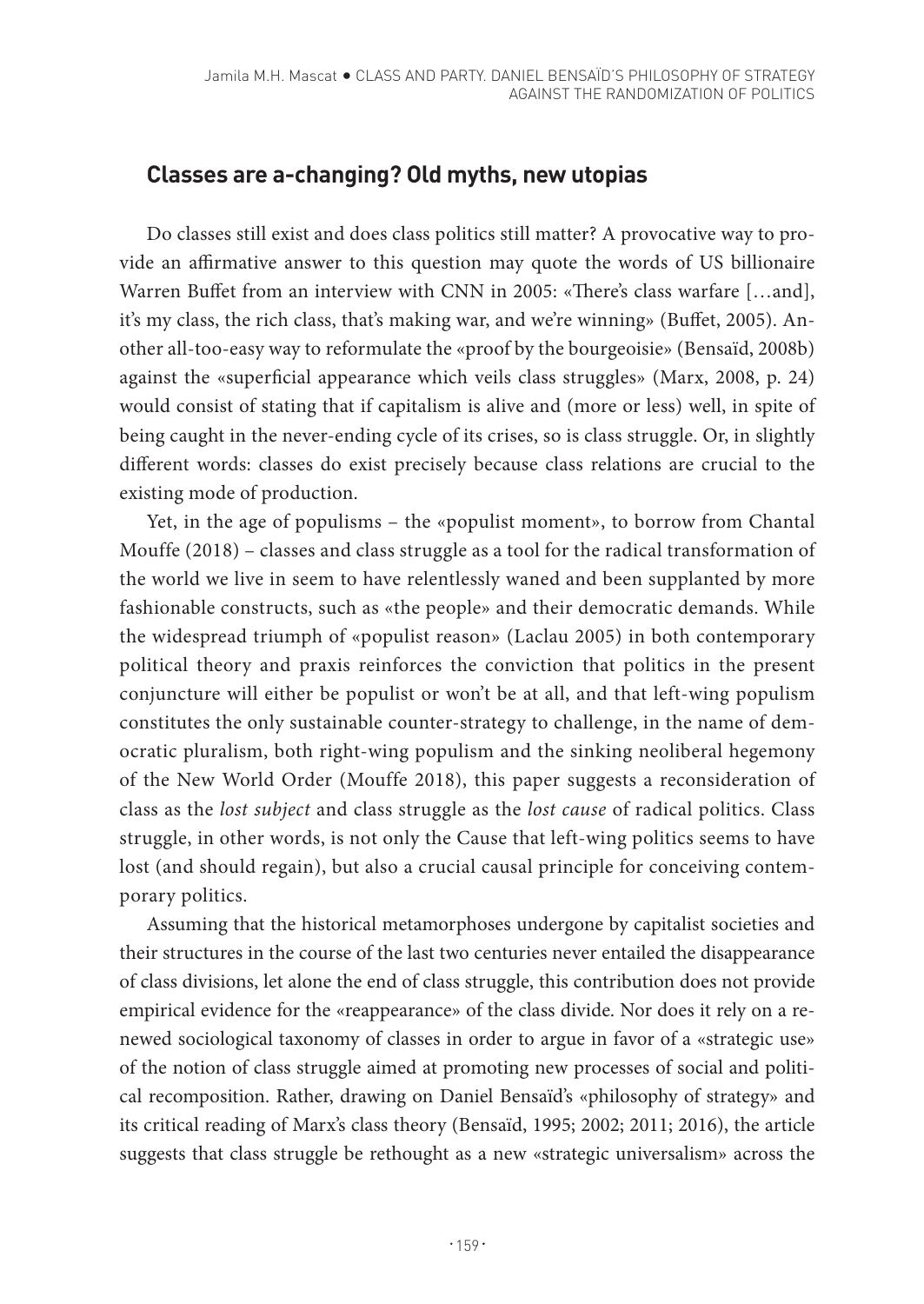international division of labor and affirms the strategic necessity of class politics *qua* party politics<sup>2</sup>.

The centrality of the notion of class struggle in theory and praxis will be newly posited here with respect to two crucial polemic targets. It will be argued that class struggle urgently matters against the «randomization of politics» (Wood, 1986) as well as against the unreformable drifts of reformist strategies, among them the left-populist option.

In fact, the alleged invisibility of class struggle is less the result of the vanishing of class divisions (Bensaïd, 1995; 2000) – that would have turned class into an irretrievably mythical subject cherished by old-fashioned leftists only – than the side effect of an accredited master narrative about the (indeed mythical) advent of a classless – yet still capitalist – society, a narrative that has been promoted at different degrees and in different fashions in the post-Marxist debates since the 1980s – from Gorz's *Adieux au proletariat* (1982) to Laclau and Mouffe's critique of class reductionism (1985) through the theses of the end of labor (Rifkin, 1995; Gorz, 1989). A certain kind of desperate irony results from the Left's inability to identify alternatives to the post-Cold War «end of alternatives» – or, to use Žižek's words, its inability to think the end of capitalism while the end of the world seems more likely to happen (Žižek, 1994, 1). Such a loss of hope has generated and nourished new political myths while advocating utopianism as the sole viable path. Two main utopias have dominated the entire spectrum of the Left in the last thirty years: on the one hand the naïve ambition to reform and contain capitalism within a social-democratic frame – which originally emerged as a concrete anti-utopian approach and proved to be the most utopian (and unrealistic) one; and, on the other hand, the attempt to reimagine emancipation from capitalism in a democratic shape, without class struggle and without socialism – another intrinsically utopian option, and the one that is still at stake in the left-populist project.

Along the lines of Bensaïd's critique of utopianism as the defeatist legacy of historical defeats (Bensaïd, 2008a, p. 179) and his praise of politics as a strategic art of *recommencement* (Bensaïd, 1995), it will be argued here that left-wing populist politics does not provide radical alternatives and that radical politics cannot do without class struggle or without the party.

<sup>2.</sup> The expression «philosophy of strategy» is my own and does not appear in Bensaïd's works. It epitomizes Bensaïd's conceptualization of politics as a «strategic art» and the relevance of the notion of strategy in his philosophical corpus.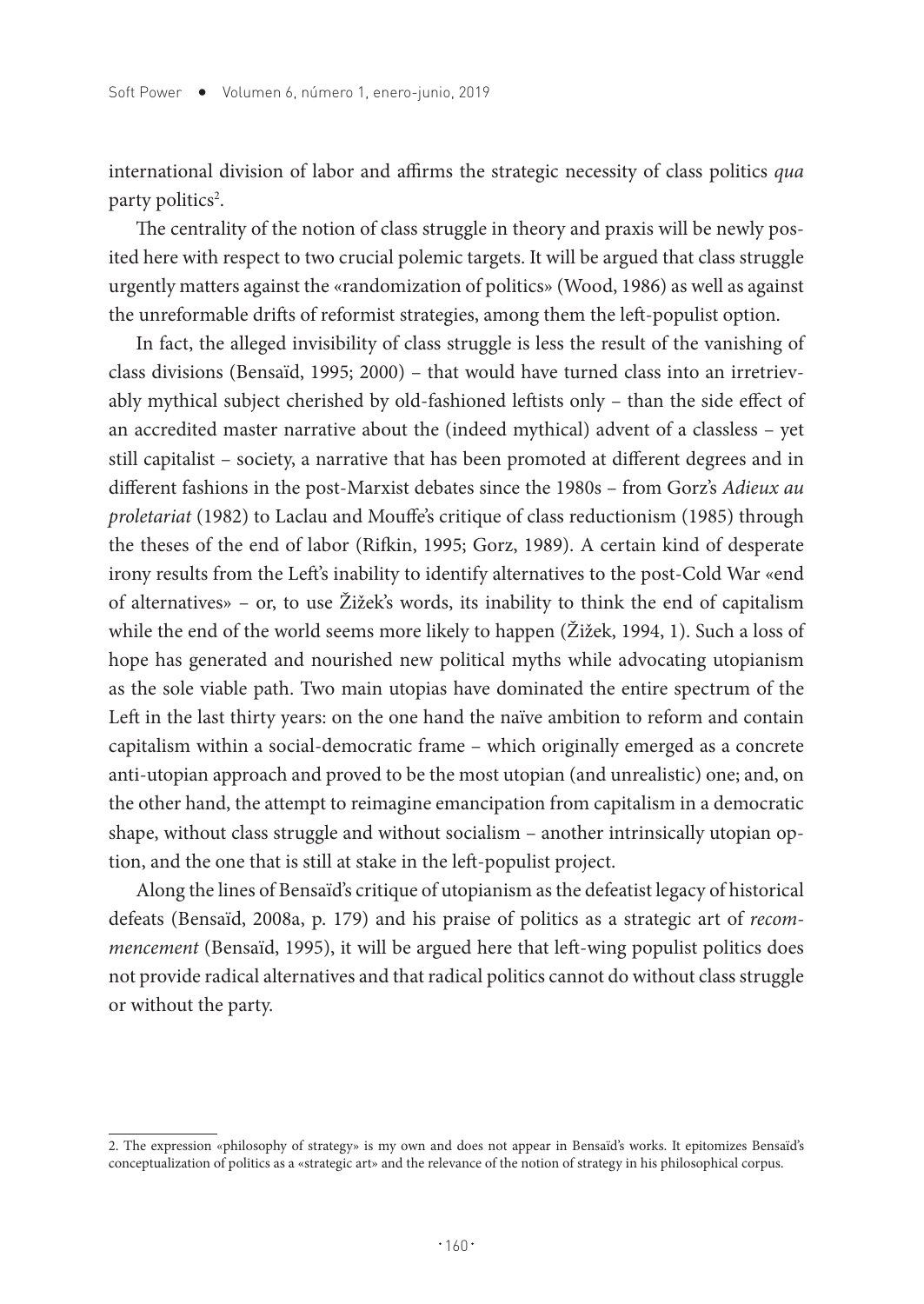# **People without class – or, the randomization of politics**

At first sight the notion of «the people» may well resonate with the notion of class, to the point that one could even claim, as Antonio Negri and Michael Hardt did for the multitude, that «the people» is a «class concept» (Hardt and Negri, 2004, 103), especially if taken in its «we are the 99%» inflection, inaugurated by the slogan of the Occupy Movement. At a closer look, however, it appears that the conceptual resonance between people and class also generates dissonances. If, on the one hand, the category of «the people», far from designating an all-encompassing and homogeneous empirical unity, is meant to incarnate a fruitful watchword for Left politics, one that should allow it to grasp the current populist moment as a promising social conjuncture for processes of political recomposition, on the other hand, to what extent is class struggle compatible with the populist goal?

At this stage, compatibility is a major issue, if we take seriously Mario Tronti's warning against the anti-political danger of conceiving the people without the notion of class. As Tronti writes, «It is the notion of class that turns the people into a category of politics – namely of the politics that interests us, a politics immune from manipulation by dominant forces […]. Without class, there is no people on a political level. [Without class] the people only exist on a social level. Or, on a national level. And both are forms of neutralization and depoliticization of the notion of the people» (Tronti, 2010, 10-11).

By emphasizing the need to think the people through the prism of class (as «laboring people» or «communist people»), Tronti implicitly admits the compatibility between the two concepts. Such compatibility, nevertheless, amounts to a mere possibility – people and class can converge or diverge depending on the political synthesis that is at stake – and for Tronti, the populist synthesis is not an option: rather, it constitutes an obstacle in establishing the class-people connection.

The real opposition, then, is not to be found between people and class, but between people and populism (and consequently between class struggle and populist democracy): «When there was the people, there was no populism», Tronti remarks. «Unlike today, when there is populism precisely because there is no people» (*ibidem*).

Yet, left populism may nurture the ambition to produce such a synthesis of people and class by reviving and reshaping class antagonism through the people-vs-élite divide. Antagonisms, though, are not all identical, and in the shift from class to populist antagonism, something crucial is lost in transition, namely the conflict between labor and capital, which is at the heart of the capitalist mode of production. It is no surprise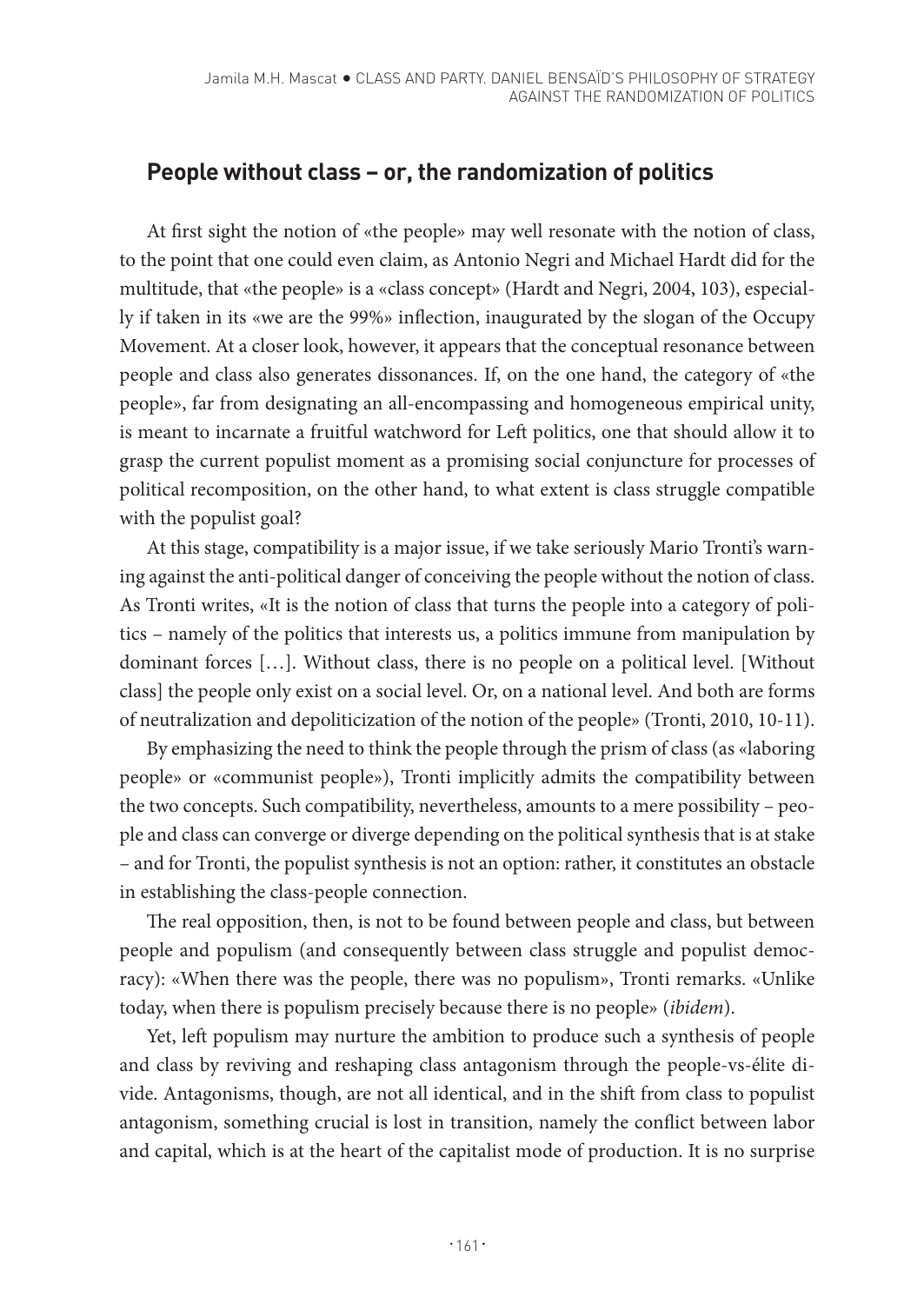that the left-populist project portrays itself as democratic and pluralistic rather than as classist and anti-capitalist; as unsurprising is the way class struggle remains opaque to populism. Banking on the «élite-vs-the-people» divide to get rid of good old dichotomies such as the class divide and the left/right divide, populist rhetoric remains intentionally class-blind.

As Eric Fassin suggests in *Populism Left and Right* (2018), Mouffe's praise of the «populist moment» is premised on the political ambition to gain right-wing voters to the left, by bringing the latter back in touch with «the people». Because «opinion polls keep showing a declining interest in the division between left and right», left-populism partisans encourage the left to «replace the opposition between right and left by the one between 'us' and 'them', people from below and elites from above» (Fassin et al., 2018 p. 84-85). However, such a tactical option remains doubtful in the long run. What would a left-wing formation gain, except for punctual and potential electoral consensus, from accommodating ambivalent populist affects such as antiestablishment hatred, social resentment and chauvinism into its own discourse for the purpose of meeting the ideological needs of its virtual populist constituency? Gains are unpredictable, while losses can be more clearly foreseen: first and foremost, the loss of a chance to develop radical and sustainable non-utopian alternatives to the pervasive hegemony of «capitalist realism» (Fisher, 2009).

On a conceptual level, the left-populist project, as outlined by Mouffe (2018), shows its very incompatibility with the paradigm of class politics. By shaping populism as a «logic», an empty structure to be signified and fuelled by distinct and even opposite political perspectives, Mouffe aims to encourage left-wing organizations to reclaim «a symbolic mechanism» that must not be conceived as intrinsically equipped with given ideological content. Since «populist logic» is nothing but an abstract form, it is prone to being concretely filled with different matter. Unlike Mouffe's populism, though, Marx's class struggle is no abstract logic. Nor is it an empty ahistorical form travelling across history: rather, it is a political instance that historically mediates and reconfigures social contents by integrating them into totalizing pictures of society as a whole.

Class struggle operates as a dialectics in the technical Hegelian sense, i.e. as a medium for articulating concrete materials that, in turn, acquire new shapes and new significations through their dialectical incorporation. This means, to borrow Hegelian jargon once again, that class struggle «poses its own presuppositions» (Hegel, 2010, pp. 349-351): it does not apply to classes as pre-existing and predetermined social agents; instead, it produces classes as the structures emerging in and through the movements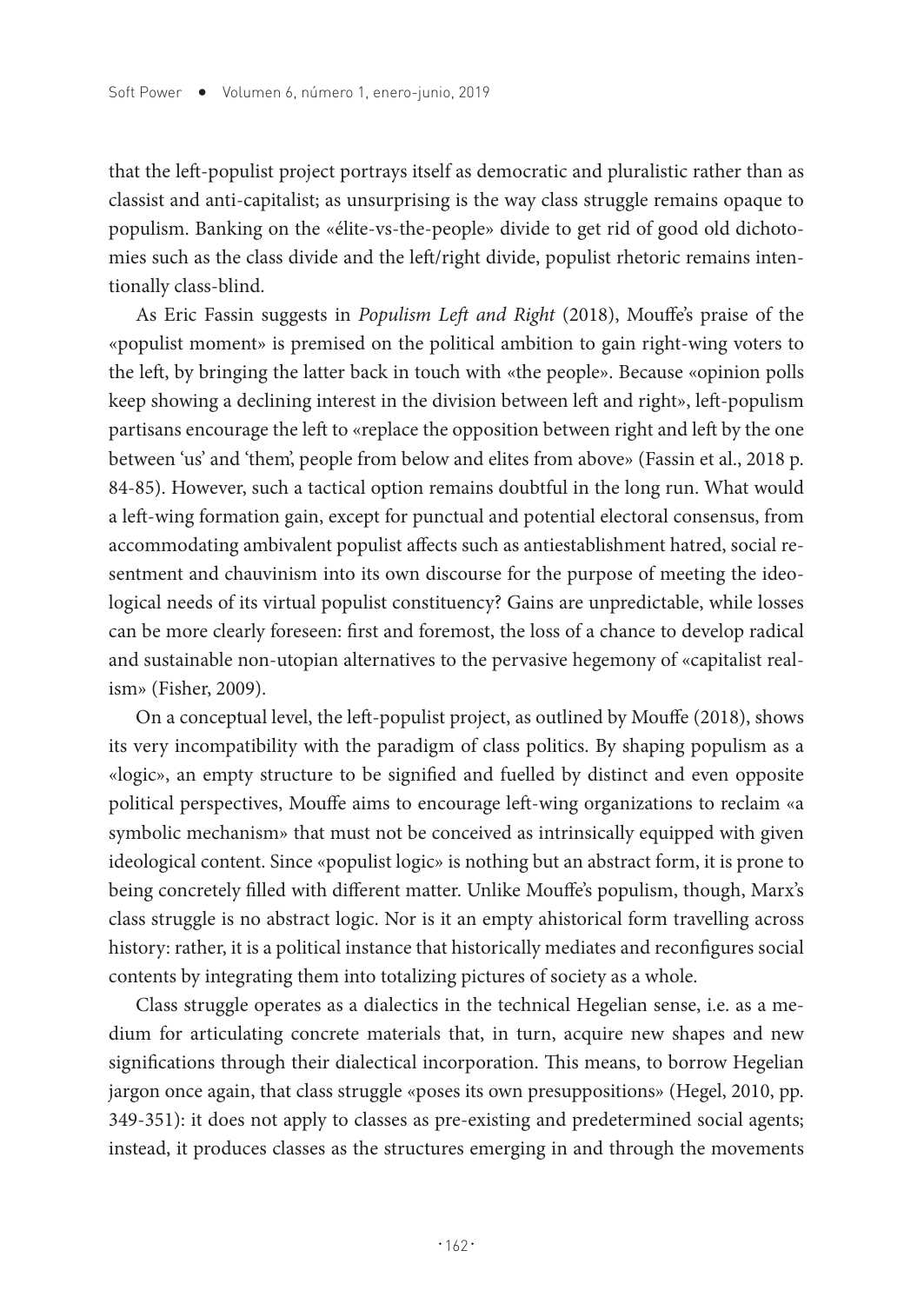of capital – production, circulation and reproduction – from within capitalist relations of exploitation.

While Mouffe praises the populist logic as an abstract form precisely in the name of its ideological plasticity, Hegel reminds us of the limits of formalism and abstraction: what is abstract, indeed, always originates from something and inevitably keeps the imprint of its origin. Therefore, abstract forms are actually never fully empty, as they may superficially seem, but always too full of contents hiding behind their formal texture (Mascat, 2018). This is why, in Hegel's terms, logical abstraction falls into crass empiricism by denying its own original concrete import. From this perspective, the functional logics underlying the two mechanisms prove that concrete class struggle and abstract populism are strongly opposed.

The option of isolating the populist form from its social basis enables Mouffe to value the populist logic as a formal device that allows for distinct ideological outcomes resulting from different processes of political synthesis. Such an option relies on Mouffe's well-known thesis of the autonomy of ideology and politics with regard to social and economic grounds as originally developed in *Hegemony and Socialist Strategy* (1985), the work she co-authored with Laclau. According to the views put forward in the book, class interests and class positioning only exist at the discursive level of ideology; hence in the ideological realm everything – any sort of political synthesis – is possible. But possibility, as has been argued, here amounts to mere indeterminacy or lack of causal determination (Anderson, 1983; Wood, 1986). In the declared attempt to counter Marxism's alleged tendency towards determinism and class reductionism, Mouffe and Laclau's approach ends up producing a different kind of reductionism, one that reduces the political to absolute contingency by disarticulating and dismantling its rootedness in the social and the economic. It is what Anderson has brilliantly referred to as the «randomization of history», and what Wood has reinterpreted along the same lines as the «randomization of politics».

In *The Retreat from Class* (1986), Wood declared war on the New True Socialist (NTS) camp, which she named after Marx and Engels' polemic use of the "New Socialism" label in *The German Ideology*. "New True Socialism" stands for a constellation of eminent post-Marxist thinkers whose intellectual project started to emerge as early as the mid-1970s and whose most distinctive theoretical achievement consisted in the «autonomization of ideology and politics […] from any class foundation» (Wood, 1986, p. 2). According to Wood, the NTS movement's major fault consisted in the «virtual excision» of class concepts – class, class struggle and class interests – from socialist theory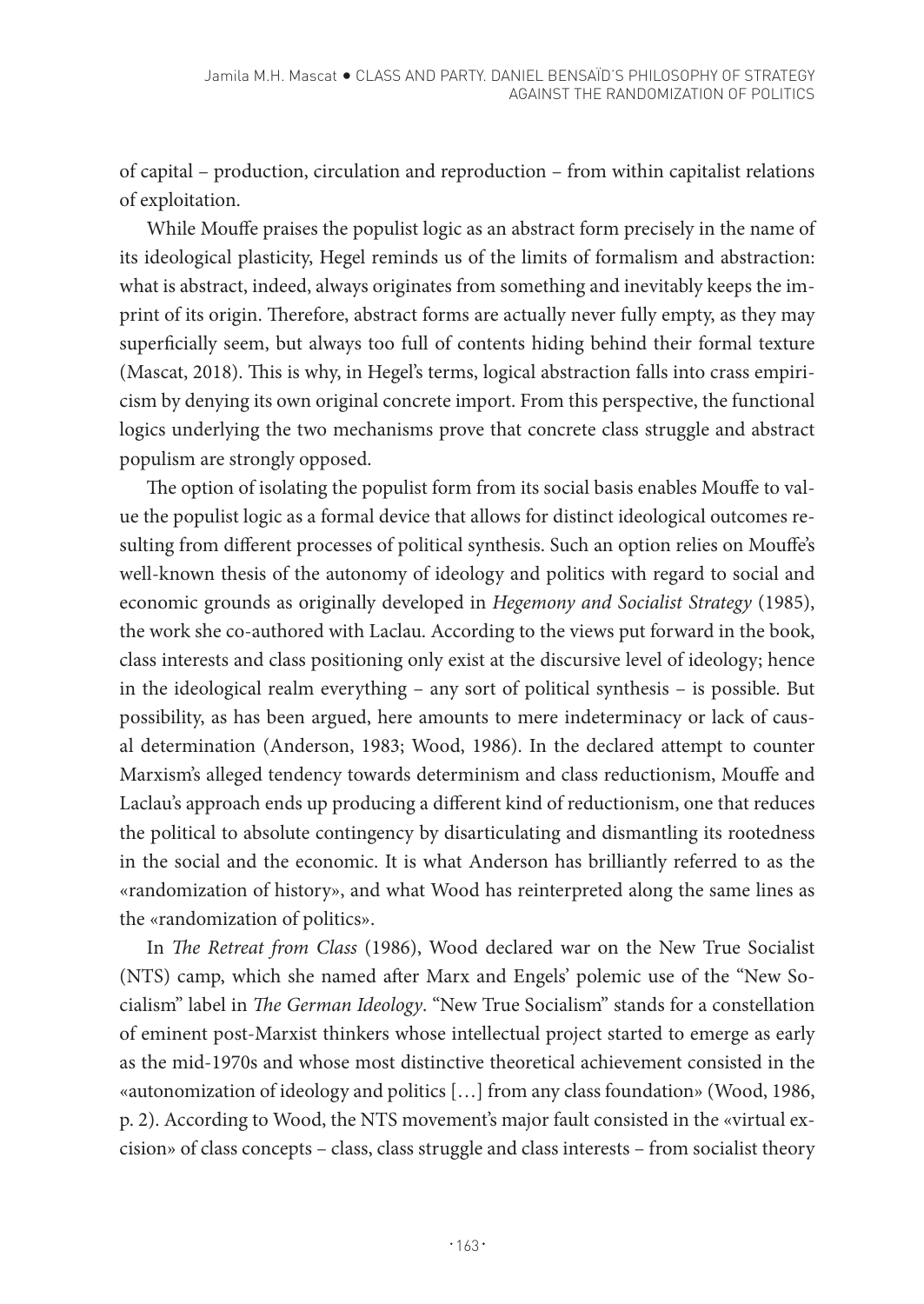and in the actual dismissal of the very relevance of these notions in socialist politics. Wood raises a good number of critical questions to challenge the NTS enterprise and show the paradoxical consequences that derive from taking their statements at face value: «Who has a specific interest in socialism? If no one in particular, why not everyone? If everyone, why not capitalists too, and why need there be *any* conflict and struggle? If interest is not the relevant principle, what is? And with or without interest, what about *capacity*? What kinds of people are strategically placed and collectively defined in such a way as to make possible and likely their constitution as a collective agent in the struggle for socialism? If no one in particular, why not everyone? But if some people and not others, on what principle of historical selection? If the analysis of history as class struggle, and the underlying materialist principles which accord centrality to relations of production, are wrong, or if they do not entitle us to conclude that class struggle is the most likely path to socialism, what alternative principle of historical explanation should we adopt, or what different connections should we draw between our emancipatory project and our understanding of history?» (p. 99).

Yet since the «struggle for socialism» has actually left the scene, replaced by the goal of democratic pluralism (or democratic populism), the «path to socialism» as a strategy does not deserve any particular attention in Mouffe's proposal; and in this respect Wood's objections may be rejected. At this stage, what is most relevant from our perspective is the general conclusion that Wood reaches from the thesis of the autonomization of ideology. The consequence, she suggests, is that «politics, like history in general, is random and contingent. Not only is there no absolute determination, there are no determinate conditions, possibilities, relations, limits, pressures. Anything – or nothing – goes» (p. 84).

A Marxist alternative to the «randomization of politics» has to restore causality to solve the impasse of pure contingency. To do so, it needs a synthetic principle informing a concept of society as a whole and a view of antagonism as a systemic and totalistic instance: class struggle is precisely such a principle.

#### **Class: what's in a name?**

Marx's (and Engels's) writings provide several formulations of the notion of class – from *The Communist Manifesto* (1848) and *The Conditions of the Working Class* in England to *Capital* (1867/1885/1894) and the *Grundrisse* (1857-58) through *The Eighteenth*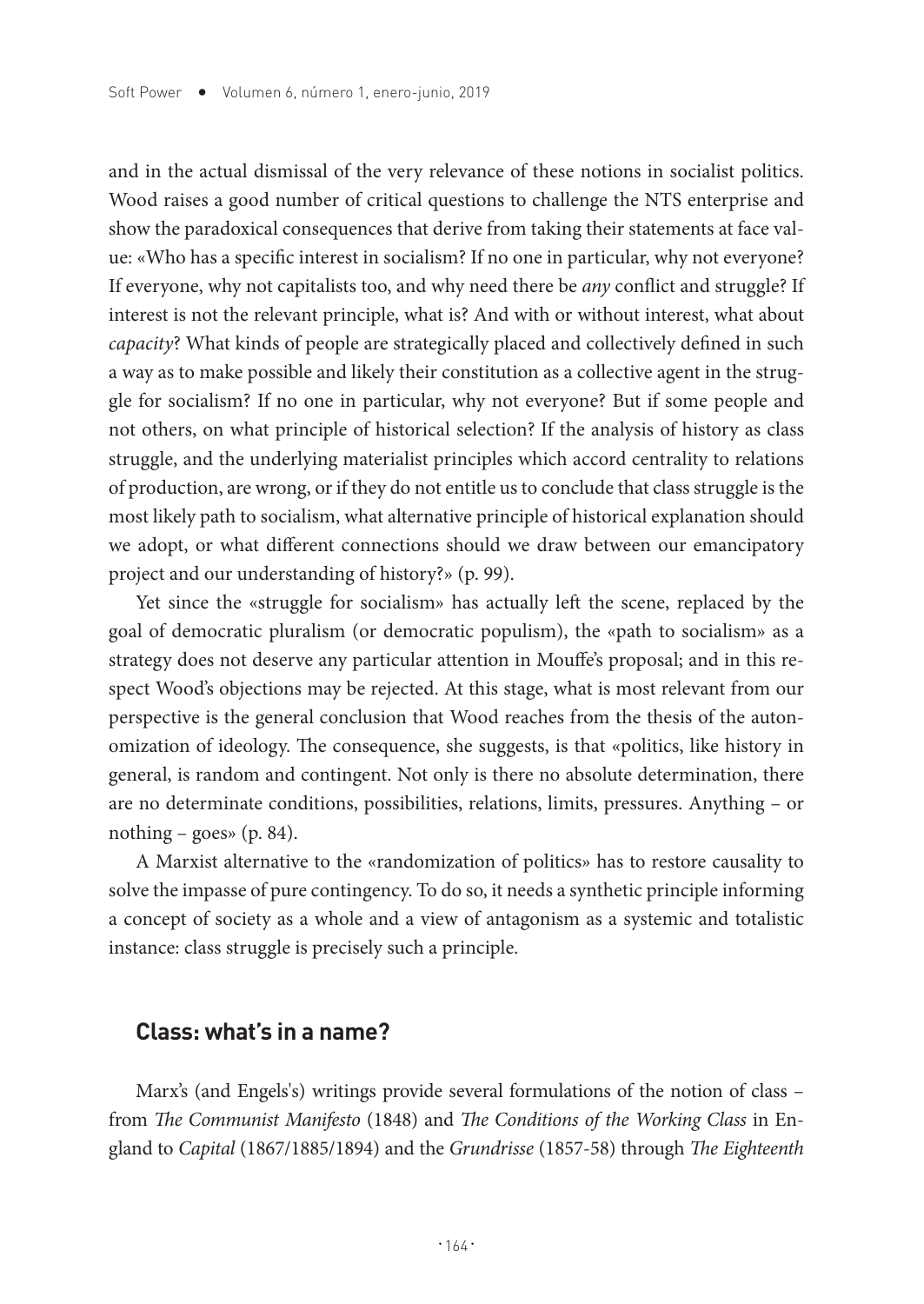*Brumaire of Louis Bonaparte* (1852) and *The Class Struggles in France 1848-1850* (1850) – whereby the concept fluctuates, expanding and retracting in resonance with the turbulent *Zeitgeist* of the 19<sup>th</sup> century. During the 20<sup>th</sup> century, theoretical endeavors aimed at developing the polysemy of the concept of class as inherited from Marx, investigating ongoing class metamorphoses, mapping the changes occurred in representations of class and analyzing new processes of class subjectivation gained prominence within Marxist and post-Marxist debates (Poulantzas, 1978; Hardt & Negri, 2004; Laclau & Mouffe, 1985; Balibar & Wallerstein, 1991; Roemer, 1982; Wood 1986; Wright, 1989). Daniel Bensaïd's most remarkable contribution to this wide constellation of debates is to be found in the second of the three sections that compose his *Marx l'intempestif* (1995), the outcome of a long and intense theoretical *corps à corps* with Marx's oeuvre (Bensaïd*,* 2002). Committed to brushing Marx's philosophy against the grain, the book stresses the critical and non-linear dimension of Marx's thought and provides a sharp systematic account of his work. While Section 1 illustrates Marx's non-teleological understanding of history (his «critique of philosophical reason») and Section 3 exposes his original engagement with science (his «critique of positivistic reason»), Section 2 focuses on Marx's «critique of sociological reason».

Drawing on Marx's anti-sociological approach to classes, Bensaïd proposes a strategic account of the notion of class that enables him to avoid both the hypothesis of a mere categorization of classes without class struggle – an option that gained currency in the 1980s thanks to Analytical Marxism (Cohen, 1978; Elster, 1985; Roemer, 1986; Wright, 1985; 1989) – and the thesis of «class struggles without classes» as proposed by Balibar (Balibar & Wallerstein, 1991, pp. 153-184).

Liberated from the yoke of «sociological reason», Marx's notion of class ceases being a «thing» and emerges as a process, a relationship originating and taking shape in the struggles. Class *qua* process can be both negatively suffered (through the extraction of surplus value from surplus labor, i.e. through exploitation) and positively enacted (produced through practices of insubordination and solidarity) by the dominated. Yet, in spite of being a dynamic phenomenon, class cannot be reduced to pure performativity, as Bensaïd decisively maintains (Bensaïd, 2000, p. 71). The radical constructivism by which Pierre Bourdieu can dereify classes and conceive them as the outcomes – rather than the premises – of class struggle in capitalist societies must be mitigated by a careful awareness of the material entrenchment of social constructs (Bourdieu, 1984). As Bensaïd stresses (correcting Bourdieu's performative excess in distinguishing between the notions of «classe probable» and «classe mobilisée»), «as far as words and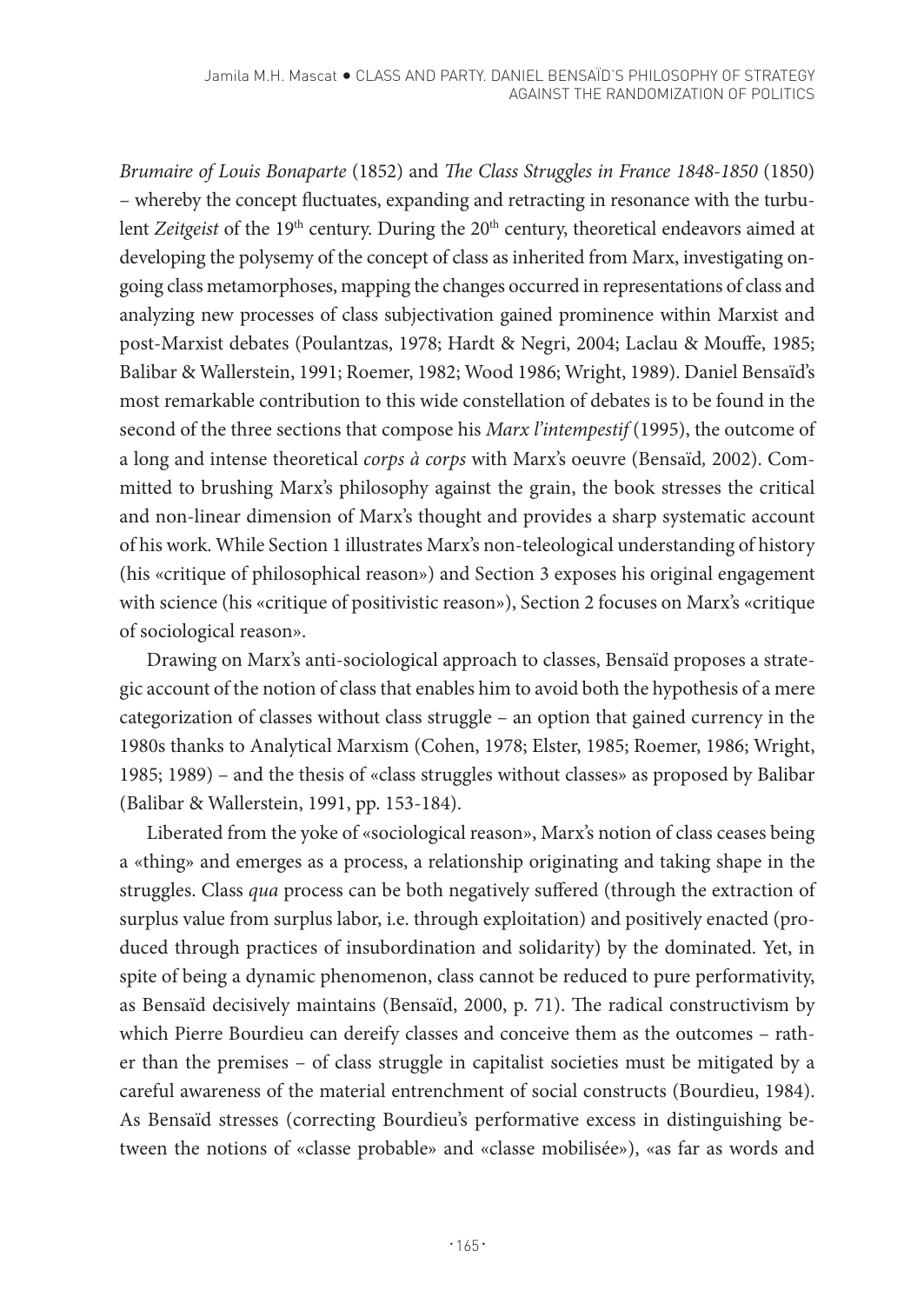things mutually determine each other, reality does not vanish into the game of signs which it itself determines» (Bensaïd, 2000, p. 71). But if the balance of power ends up privileging the performative side, opposite consequences may arise: on the one hand, absolute voluntarism – «'Let class act, and class is', says Bourdieu»; on the other hand, pure subjectivism – «Corollary: if it stops acting, will it disappear?» (p. 73).

Recalling with Thompson (1963, p. 9) that «the working class did not rise like the sun at an appointed time. It was present at its own making», Bensaïd argues that Marx's notion of class is a peculiar theoretical construct to be secured and protected from both substantialism and relativism. «It is one thing to say that classes only exist in their antagonistic relationship. It is another thing to claim that they exist only according to the intensity of their struggles», he writes (Bensaïd, 2000, p. 71). Indeed, he adds, «It has been well known since Spinoza at least that the concept of dog does not bark. But for the concept to have meaning, real dogs, barking and biting, are needed» (*ibidem*).

How, then, are *real classes* to be identified? Lenin provides a crucial definition of class in itself by affirming that real classes are determined on the basis of their position, relation, function and mode of economic existence:

«[Classes are] large groups of people differing from each other by the place they occupy in a historically determined system of social production, by their relation (in most cases fixed and formulated in law) to the means of production, by their role in the social organization of labor, and, consequently, by the size of the share of social wealth of which they dispose and the mode of acquiring it» (Lenin quoted in Bensaïd, 1992).

Yet such actual classes, in Bourdieu's terms, would be simply probable insofar as clearly «material interests do not spontaneously translate into political objectives, and even less into concerted political action» (Wood, 1986, p. 60).

At this stage, the rise of *class for itself* (class in action) remains to be explained, and this must be done by preventing two equally ruinous mistakes, namely teleology and determinism – or, in Bensaïd's words, the naturalization of economy and the «fatalization of history» (Bensaïd, 2008a, p. 45).

Indeed, the logic underlying the historical emergence of class consciousness – which is one of the central tenets of Marxism – should not be conceived as a one-way transition from the socio-economic level to the political sphere, since «the social structure of class does not mechanically determine political representation and conflict» (Ben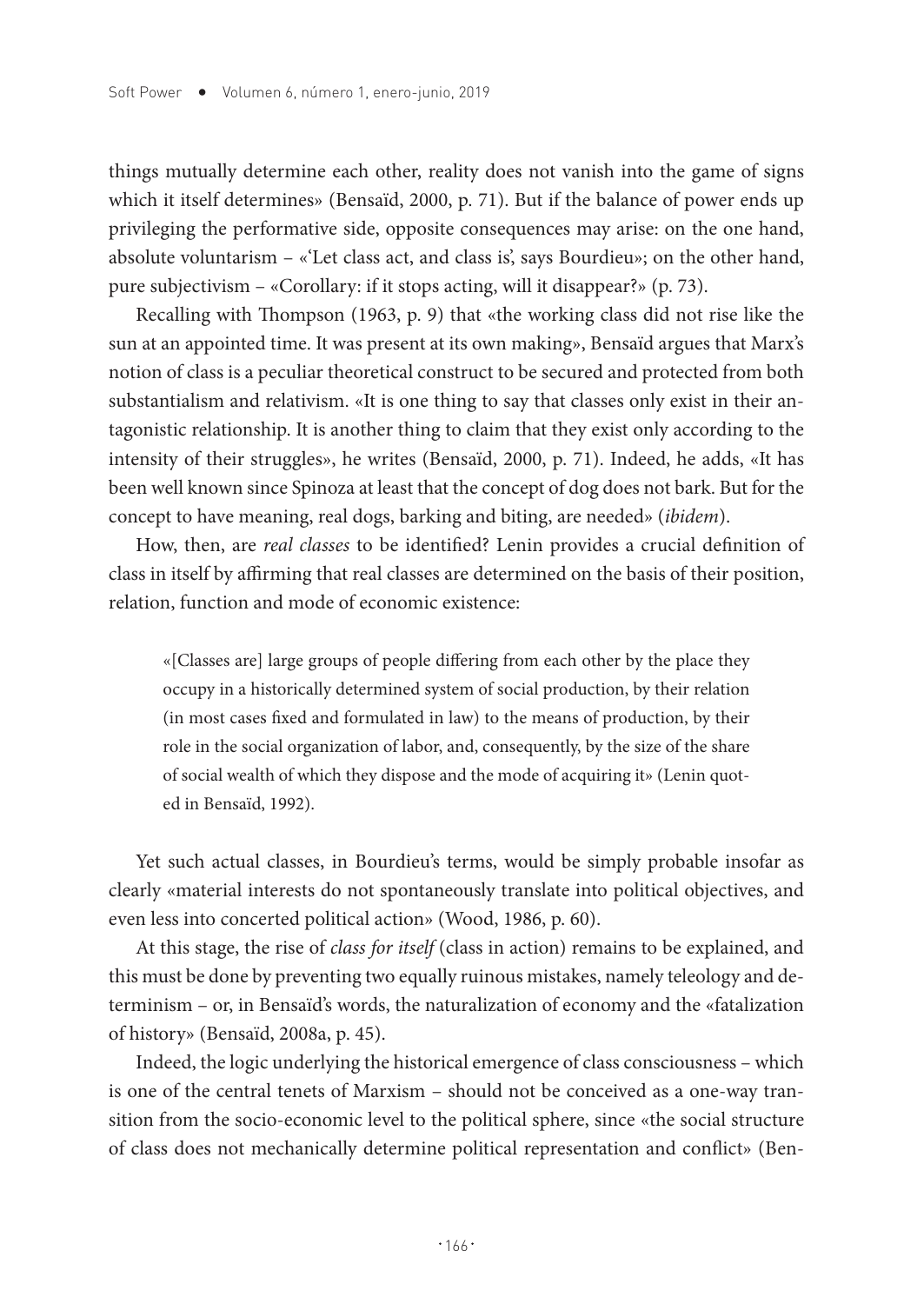saïd, 2002, p. 114). The non-correspondence between class unconscious and class consciousness leaves no room for any automatic deduction, and the gap cannot be filled by relying on mere ideals of progress premised on the linear deployment of historical time. The tempo of the political, where classes emerge *in actu*, is always à contretemps, i.e. juggling multiple disaccorded temporalities: rhythms and cycles of capital, uneven and combined development, broken times of crisis, sudden moments of revolutionary change, accelerations and stalling.

In order to investigate the grounds and contradictions of class formation in the contemporary capitalist world-economy (Balibar & Wallerstein, 1991, pp. 115-125), Bensaïd argues, there is no need to resurrect a proletarian metaphysics of class consciousness (Bensaïd quoted in Roso and Mascaro Querido, 2015). A reasonable constructivist approach, that could take into account the discursive/cultural component as a determining factor in the translation of the material interests stemming from class structure into class organization, is indeed enough to reconnect the functional inscription of classes into the mode of production and their ideological inscription into the political sphere.

If one can argue that there is no class consciousness without class organization (Chibber 2017), one should equally argue that class organization results from material class structures, although, once again, no political automatism is involved<sup>3</sup>. This implies, against Mouffe, that the notion of objective class interests can still be maintained, without any substantialist relapse, as a marker expressing the very configuration of the capitalist device (Wood, 1986, p. 60) $^4$ . At the same time, tracing class interests back to class

<sup>3.</sup> Balibar says something similar when he states that «there is no such thing as the 'working class' solely on the basis of some more or less homogeneous sociological situation, but that it exists only where there is a labour movement. In the same way, it is a realization that the labour movement exists only where there are workers' organizations (parties, trade unions, stock exchanges or co-operatives)» (Balibar & Wallerstein, 1991, p. 170).

<sup>4.</sup> Mouffe refuses the very notion of class interests existing beyond (or rather before) the discursive level: «How can it be maintained that economic agents can have interests defined at the economic level which would be represented a posteriori at the political and ideological levels? In fact, since it is in ideology and through politics that interests are defined, that amounts to stating that interests can exist prior to the discourse in which they are formulated and articulated. This is contradictory» (Mouffe, 1983, p. 21). In this respect, Wood aptly remarks: «What precisely does it mean to deny the 'objective interests' of the working class or to maintain that workers are no different from other 'social agents' in the degree to which their interests coincide with the objectives of socialism? It must be noted, first, that this is very different from simply acknowledging that material interests do not spontaneously translate themselves into political objectives, and even less into concerted political action. It implies that material interests do not exist unless they are translated into political objectives and concerted political action. This must mean that the conditions of capitalist exploitation are no more consequential in determining the life-situations and experience of workers than are any other conditions and contingencies which may touch their lives (which probably also means putting in question the very first principle of historical materialism, concerning the centrality of production relations and exploitation in the constitution of human social life). The implication is that workers are no more affected by capitalist exploitation than are any other human beings who are not themselves the direct objects of exploitation. This also implies that capitalists derive no fundamental advantage from the exploitation of workers, that the workers derive no fundamental disadvantage from their exploitation by capital, that workers would derive no fundamental advantage from ceasing to be exploited, that the condition of being exploited does not entail an interest" in the cessation of class exploitation, that the relations between capital and labour have no fundamental consequences for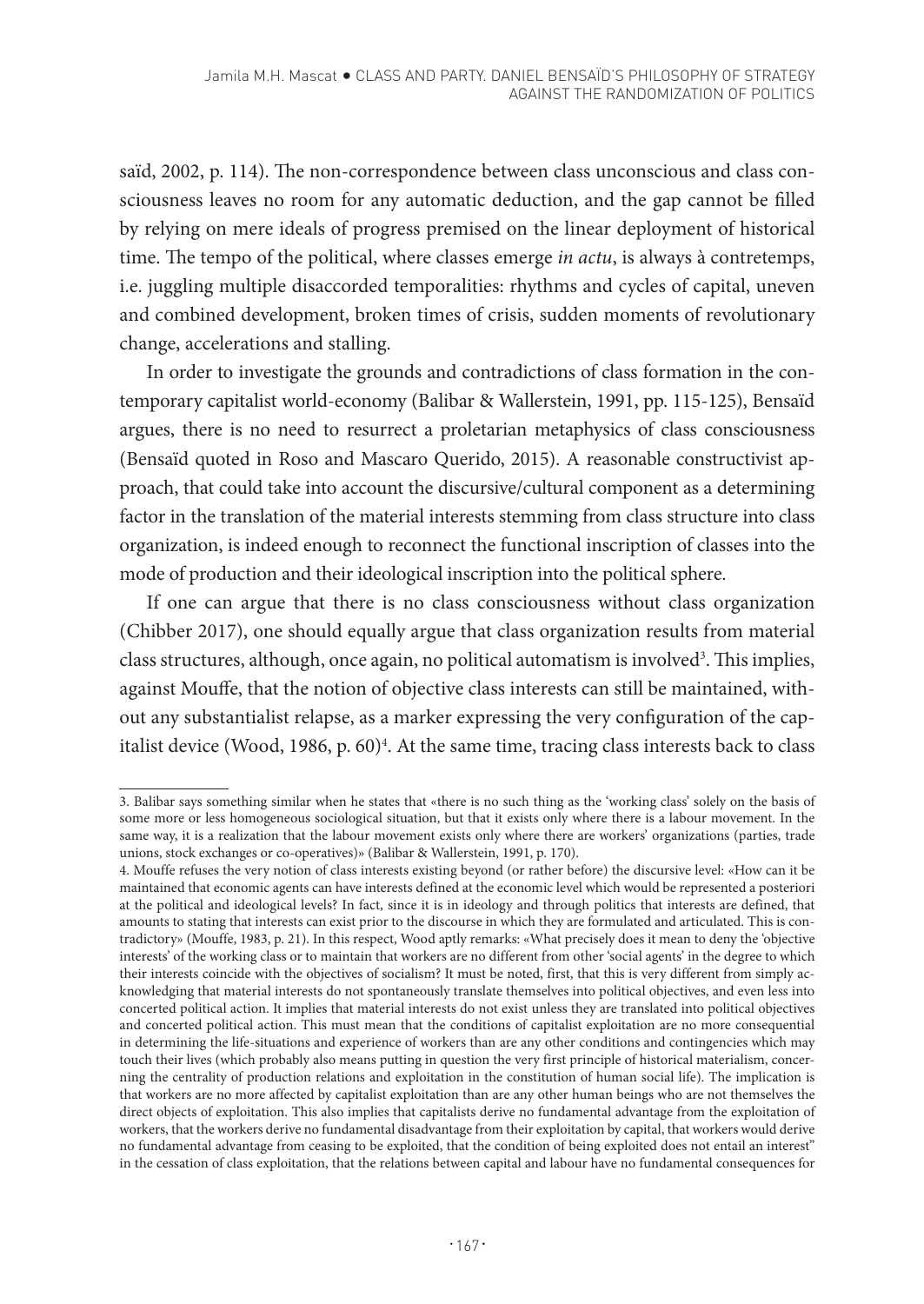structure does not provide a pattern accounting for the arising of causal determination from the non-correspondence of the economic and the political. For this purpose, new causal nexi are needed, whereby class functions and class interests, on the one hand, and class habits and class experiences, on the other, are all synthesized in the process – a vulnerable, precarious and unpredictable process (Chibber 2017) – leading to the appearance of the classes *für sich*.

If class interests represent the necessary although not sufficient condition for understanding the emergence of class experience, a new kind of political causality should account for the contingent transition from «probable classes» to «classes in action» at a given time in history, providing an answer to the «crucial question that asks what comes out in favor of probability rather than improbability» (Bensaïd, 2000, p. 72).

#### **In defense of lost causes. Classes, totality and strategic mapping**

Revolutionary theory, according to Bensaïd, has something in common with psychoanalysis. «Political representation», he writes, «is not the simple manifestation of a social nature. Political class struggle is not the superficial mirroring of an essence. Articulated like a language, it operates by displacements and condensations of social contradictions. It has its dreams, its nightmares and its lapses. In the specific field of the political, class relations acquire a degree of complexity irreducible to the bipolar antagonism that nevertheless determines them» (Bensaïd, 2002, p. 112).

The challenge to causally reconnect social relationships and political representations when it comes to class amounts, *entre autres*, to making sure that the uncertainty of revolutionary perspectives does not dramatically turn into indeterminacy. Such danger is always present when causes are lost and, to borrow from Anderson, «the notion of ascertainable cause starts to undergo a critical weakening» (Anderson, 1983, p. 48). In his famous article «In the Tracks of Historical Materialism», Anderson denounces the risk of the «randomization of history» appearing when the status of causal determination deteriorates and contingency becomes the only rationale available. Randomization, as distinguished from natural randomness, indicates a theoretical intervention aimed at questioning the very value of causality with regard to the difficult coupling of the social and the political.

the whole structure of social and political power, and that the conflicting interests between capital and labour are all in the eye of the beholder (Wood, 1986, pp. 60-61).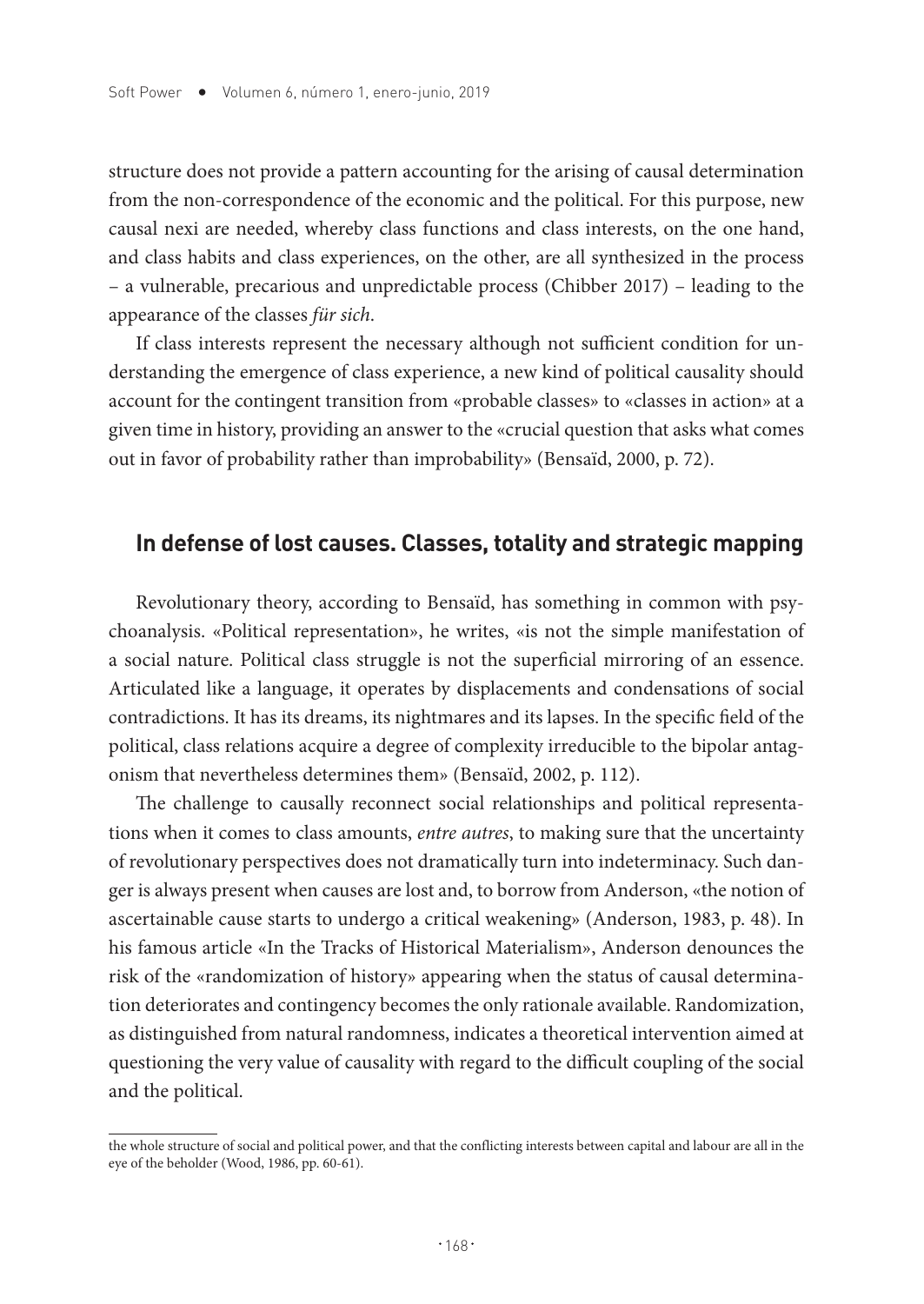If a third way has to be indicated «between a simplistic revolutionary chiliasm and a total denial of any organic connection» so as to avoid a situation where if «there is no simple, absolute, mechanical, unilinear, and non-contradictory determination, there is no determinacy, no relationship, no causality at all» (Wood, 1986, p.62), Bensaïd's notion of class as a «strategic concept» can provide a fruitful alternative for the reconceiving of causality (Bensaïd, 2006).

Classes, as has been stated earlier, «posit their own presuppositions» by retroactively reconstituting and representing the very conditions of their existence. Their causal status is circular, and the circle rotates in two senses: virtual classes exist in the structure, and because of their structural positioning inside capitalist society they enable the shaping of class struggle; at the same time, virtual classes only manifest themselves through struggles whereby they actually emerge as real classes.

By affirming that class is a «strategic concept», Bensaïd does not simply highlight the non-essentialist nature of classes. His appeal to strategy is a statement regarding possible political uses of the concept for re-establishing causal relationships between the potential and actual existence of classes. Thus, class struggle mostly matters to Marxism on a strategic level, since it is more than «a principle of intelligibility of social transformation» (Balibar & Wallerstein, 1991, p. 156): rather, it constitutes an inescapable strategic compass for thinking and doing radical politics committed to overturning the status quo. Its functioning is synthetic, since its mobilization reveals the representation of capitalist society as a whole and connects subjective class experience with the understanding of the social totality.

Drawing on Frederic Jameson's famous exhortation to elaborate a *cognitive mapping* of the capitalist world, it can be suggested that a strategic use of the notion of class struggle could allow for the possibility to grasp and fill «the gap between the local positioning of the individual subject and the totality of class structures in which he or she is situated, a gap between phenomenological perception and a reality that transcends all individual thinking or experience» (Jameson, 1988, p. 353). As Jameson observes, «the incapacity to map socially is as crippling to political experience as the analogous incapacity to map spatially is for urban experience» (*ibidem*). Therefore, in his view, the task of mapping the social structure in relation with conscious and unconscious representations of individuals or groups within it must be part of any socialist politics<sup>5</sup>. In addition, if capitalism organizes the social structure as a totality

<sup>5. «</sup>But I do want to argue that without a conception of the social totality (and the possibility of transforming a whole social system), no properly socialist politics is possible» (Jameson, 1988, p. 355).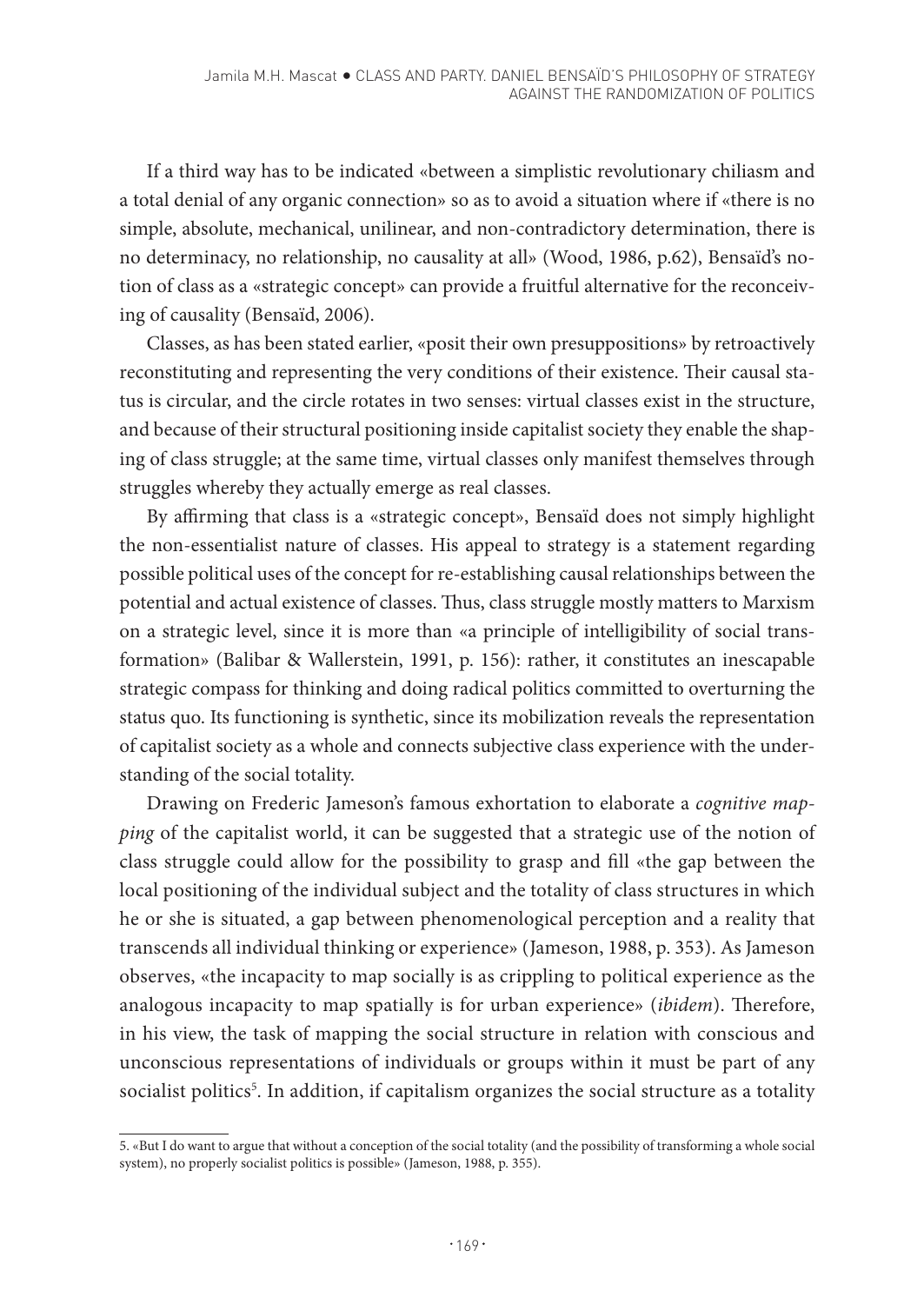and implies a totalizing conceptualization of society, an equally totalizing concept should be employed for critically challenging capitalism and articulating anti-capitalist strategies. In that respect the main goal of cognitive mapping is to counter the tendencies of the micropolitical to disarticulate the macropolitical and synthesize the centrifugal forces of contemporary global economy that push the world apart and prevent class alliances across the international division of labor. Therefore, a totalizing comprehension of the social structure is absolutely necessary insofar as no understanding of capital and capitalism can do without adopting a systemic standpoint: there is, in fact, no capitalism without totality – and, as Jameson concludes, «if capital does not exist, then clearly socialism does not exist either» (pp. 354-355).

Class struggle is then needed as the conceptual lever functional to envisioning an end to capitalist domination in at least two senses: first, it operates heuristically as a synthetic prism for mapping insightful cartographies of the existing world and its dividing lines; secondly (but also consequently), it operates strategically by allowing subjective representations of the conflicting interests of opposite class positionings. Rather than classifying and declassifying classes, rearranging class struggle à contretemps, i.e. recomposing classes through their struggles against the background of the alleged disappearance of classes, reintroduces causation in the relationship between the social sphere and the political terrain, and emerges as the ultimate strategic task.

# **Strategic universalism. How, being nothing, to become everything?**

The strategic task of rearranging class struggle faces what Bensaïd names «the tragic enigma of the proletarian revolution»: how, being nothing, to become everything? (Bensaïd, 2008c, p. 41).

The strategist facing such a task is, for Bensaïd, the party. In his view, the party incarnates the strategic agent par excellence. Comparing Lukács' ultra-bolshevist conflation of class consciousness and class organization, that ends up turning consciousness into «nothing but the expression of historical Necessity», to Lenin's scrupulous distinction of class and party, Bensaïd sides with Lenin, arguing that the party is crucial to class action and class struggle as much as it is irreplaceable in respect to the accomplishment of socialist programs and revolutionary goals (Bensaïd, 2002, p.116; 2011, pp. 93-106).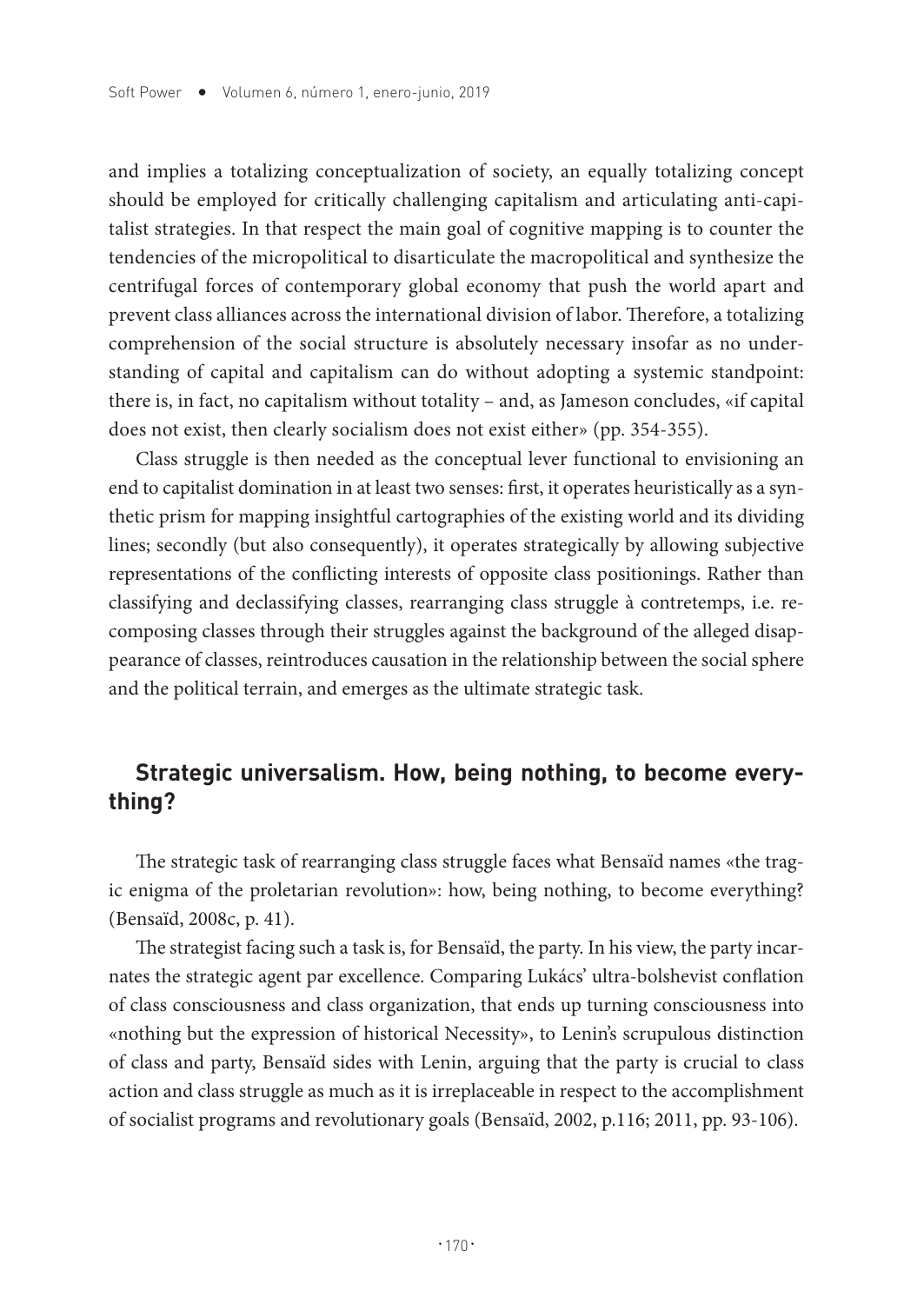For Lenin, «the most purposeful, most comprehensive and specific expression of the political struggle of classes is the struggle of parties», and the party is the tool – «the gearbox and the pointsman of class struggle» – that the working class must seize in order to organize itself autonomously and run for power (Bensaïd, 2007, p. 151). Bensaïd also notices that while the conquest of economic and cultural power by the bourgeoisie anticipates the conquest of political power, for the proletariat the conquest of political power must initiate social and cultural transformation; it is again a *sui generis* kind of circular causality that is at play here, whereby political power determines socio-cultural transformations, but at the same time social and cultural factors grant the proletariat the chance to gain political capacity.

Precisely because it is the agent of strategic causality, the party incarnates an antidote to pure contingency, on the one hand, and mere teleology, on the other hand. Once strategic causality as the only admissible nexus between the social and the political has been restored and mechanical determinism avoided, space and time for immanent politics *qua* strategic art are finally disclosed. This is the realm where decision and chance, kairotic times and timely interventions, weakest links and obstinate obstacles all arise.

Indeed, politics remains unthinkable when arbitrariness and fatalism are all that is left. Bensaïd recalls that even Alain Badiou's *Communist Politics of the Event*, in spite of its revolutionary commitment, does not allow for strategic thinking. Only the lucid awareness that nothing necessarily happens enables politics to eventually make something happen. Rising in the conjuncture of historically determined conditions, politics both originates in and gives shape to the field of the possible. «Politics inscribes itself within this tension between determinate contingency and necessary determination, between the constituting power of the act and the resistance of the instituted […] This contradictory relationship, in which political action moves, is threatened with annihilation by the temptation to fetishize the event after having fetishized history» (Bensaid quoted in Roso and Mascaro Querido 2015).

The notion of crisis expresses for Bensaïd a quintessential strategic value that is missing in the idealism of the event, always on the verge of reinstating fatalism and reactivating wait-and-see attitudes alike, while disqualifying the question of organization. Strategic causality, on the other hand, gets necessity out of the way and hinges on the possible, namely on the unexpected eruption of crises and on the unpredictable timeliness of politics to manouver such crises. The possible, praised by Bensaïd against the utopian, must be for politics an object of care. Strategy patiently takes care of the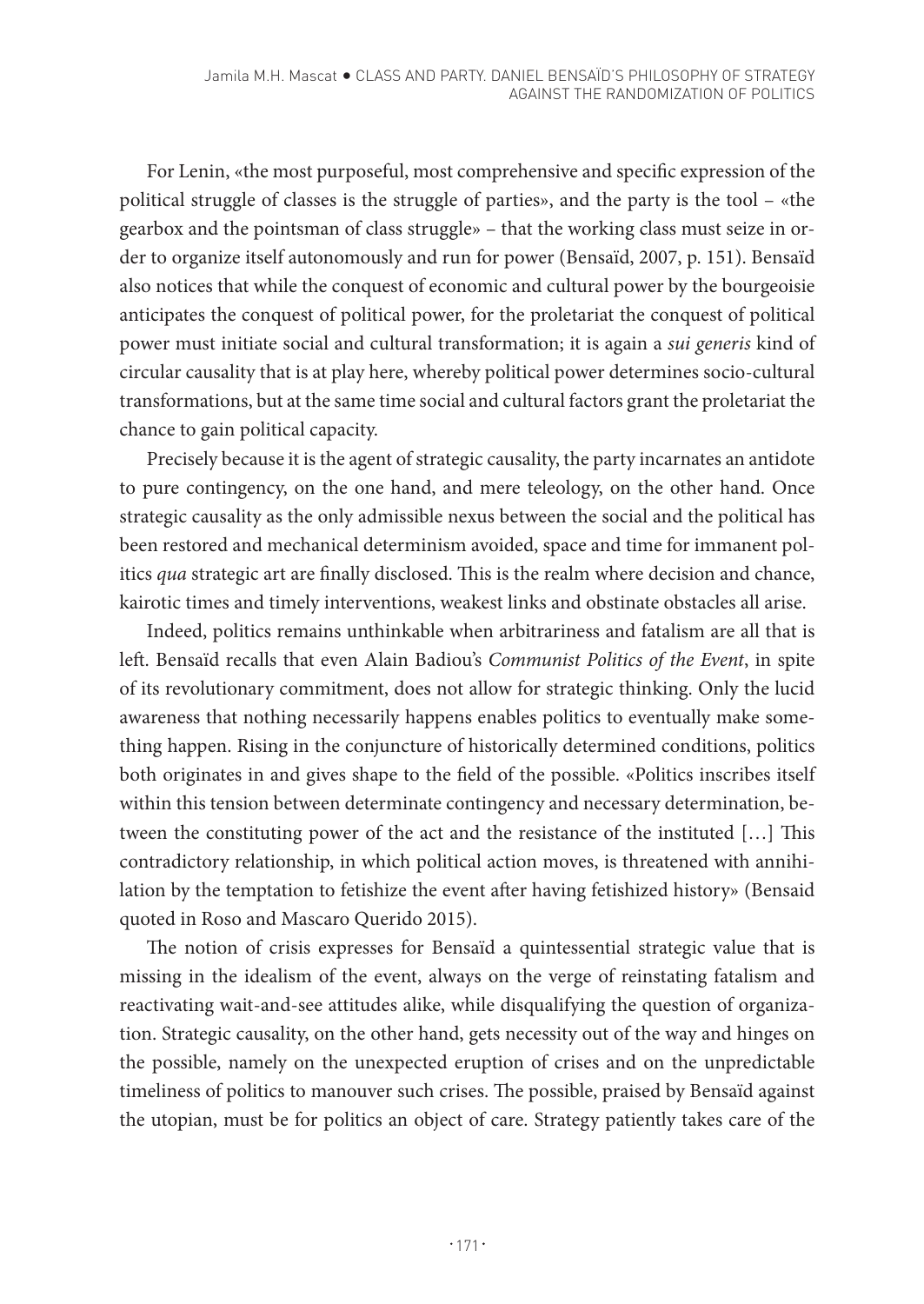possible, since patience is strategy's wise virtue, allaying revolutionary impatience<sup>6</sup>. Patient custody and care of the possible becomes a political resource in times of darkness (such as the 1980s), when revolution is not on the agenda, socialism has the same historical chances as barbarism, and political change appears to be possible precisely as it is not necessary (Roso and Mascaro Querido 2015). In the midst of this constellation of possibilities, the party acts as a remedy against an all-too-easy faith in progress, breaking with the passive naturalization of history and encouraging the development of strategy as a practical reflection on actual possibilities.

Facing processes of class decomposition, in the wake of the current neoliberal restoration, the party is meant to take up the challenge to confront the alleged disappearance of classes, as well as the heterogeneity of class experiences both on a local and a global scale. The party is designated to perform the synthetic function of bridging the gap between class structures and class representations, providing new «cognitive mapping». Drawing on Boltanski and Chiapello's diagnosis of the new spirit of capitalism, Bensaïd stresses the urge for radical politics to reconnect «exploitation and exclusion», articulating class demands with the revolt against all forms of oppression and discrimination (Boltanski & Chiapello, 2007). In this regard, the party is assigned the delicate task of identifying and tracing class lines into emerging multi-sided struggles in which socio-economic interests (and conflicts of class interest) do not appear manifestly as such. Such a task does not amount to barely subsuming to class reductionism alternative and competing principles around which contemporary struggles – e.g. gender equality, antiracism, decolonialism, sexual rights, human rights and others – have been successfully organized; rather, it consists of disseminating and weaving class solidarity from within these struggles. The party as a «strategic operator» (Bensaïd, 2007, p. 151) does not work through the serial pattern of the *chain of equivalences* advocated by Mouffe and Laclau (1985), according to which distinct minority groups are all equivalently disadvantaged in front of hegemonic power while remaining incommensurably diverse. It is precisely by navigating the social field inhabited by non-equivalent and non-correspondent claims that the party makes its own intervention so as to introduce and relate class into different kinds of emancipatory demands with the goal of building up alliances and united fronts of struggle<sup>7</sup>. In this regard, the party acts as a «strategic universal»

<sup>6.</sup> On the dialectics of *patience* and *impatience* in revolutionary politics see D. Bensaid *Une lente impatience*, Paris, 2004 (Bensaïd, 2013) and Lenin's appeal to the necessity for the avant-guard to patiently explain its convictions to the masses in the 1917 *April Theses.*

<sup>7.</sup> Can the strategic principle of class struggle be considered intersectional as to its synthetical function? The question exceeds the limits of this contribution. See B. Foley, *Intersectionality: A Marxist Critique* (2018) and S. Smith, *A Marxist*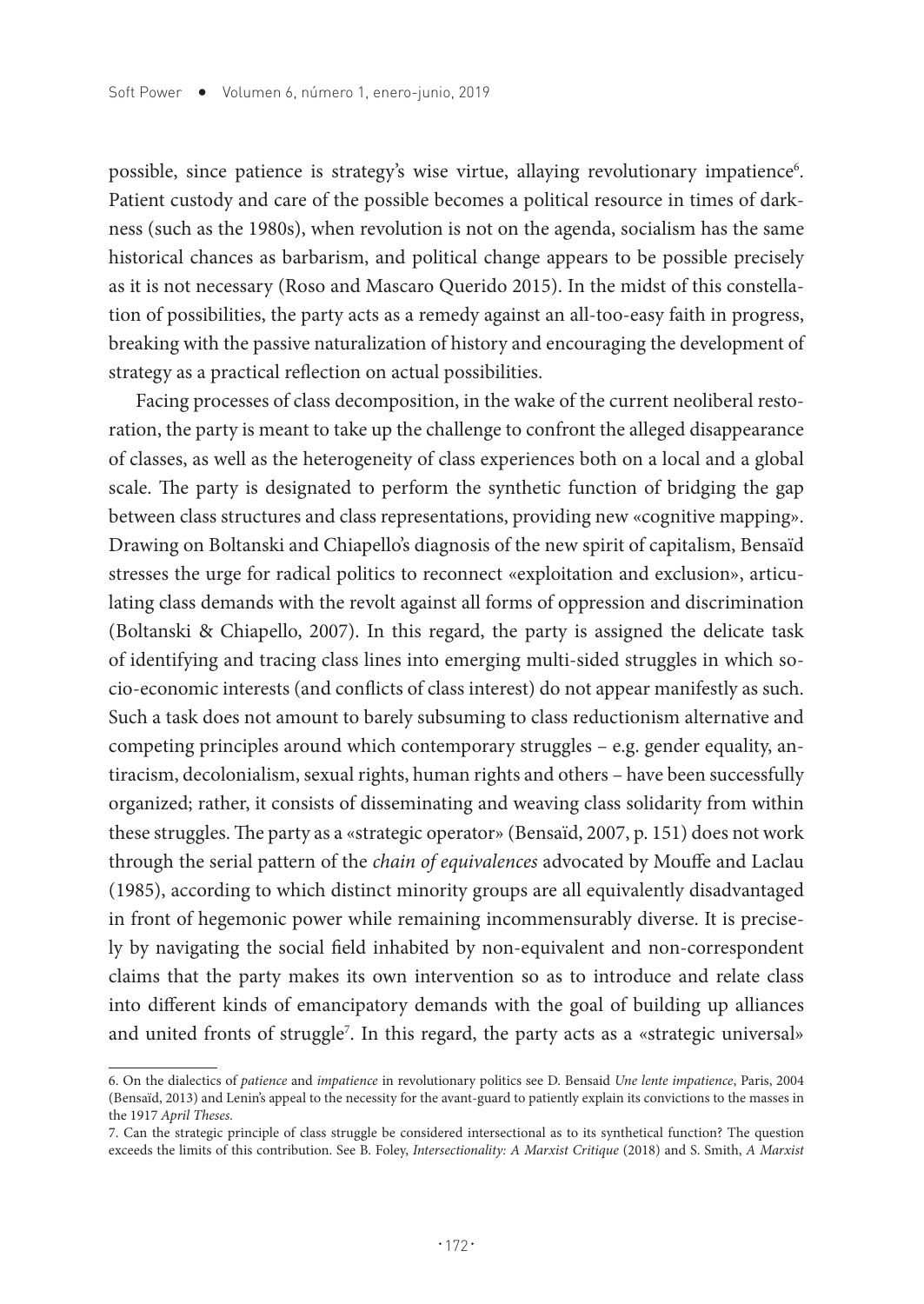reclaiming totality as a heuristic principle for both knowledge and action and operates as a connector binding together social and political claims through the partisan prism of class consciousness. The party's radical (and *sui generis*) universalism indicates its political hegemonic task towards the social sphere (Balibar, 2016, p. 83)<sup>8</sup>. Drawing once again on Lenin's well-known metaphor of the «tribune of the people» who can respond to «each and every manifestation of tyranny and oppression, no matter where it takes place, no matter what stratum or class of the people it affects», and «must be able to group all these manifestations into one a single picture of police violence and capitalist exploitation» (Lenin, 1987, p. 113), Bensaïd states that the party, while acting as the «resolute subject», must sharpen its listening skills – être à l'écoute – with regard to ongoing struggles (Bensaid, 2007, pp. 153-157)..

Premised on the variable and unstable existence of classes as social structures, the party's function is to make classes exist in the political sphere by countering and eventually overcoming the transient eclipses of class consciousness. If class divides do not cease existing where they seem to become less visible, rarefied or even disguised while other fights take center stage, they can and must be reactivated by the party through strategic organizing and propaganda aimed at promoting class conflict as the inescapable horizon of the social and the political; and this must be done in spite of all the pervasive attempts to wither and liquidate class discourse as an outdated and irrecoverable paradigm. By showing that class divides take shape at the intersection of multiple forms of domination, the party lays the foundation for the punctual reappearance of class consciousness.

The «major piece of a strategic puzzle», the party, as viewed by Bensaïd, is the *conditio sine qua non* of all radical politics, «since it is precisely the party form that enables us to intervene in the political field, to act on the possible and to avoid being passively subjected to the flowing and flowing back of class struggle» (Bensaïd quoted in Roso and Mascaro 2015; Bensaïd, 1991, p.121). Not only is there no class consciousness without class organization, but there is no politics without the party. «A politics without parties (whatever name – movement, organization, league, party – they are given) ends up in most cases with a *politics without politics*: either an aimless tailism towards the spontaneity of social movements, or the worst form of elitist individualist vanguardism, or finally a repression of the political in favor of the aesthetic or the ethical» (Bensaïd, 2007, pp. 161-162).

*Case for Intersectionality* (2017).

<sup>8.</sup> Balibar (2016, p.83) remarks « Universalité et hégémonie deviennent dès lors équivalentes, et inversement aucune idéologie (aucun système de représentations, aucune figure de conscience) ne peut accéder à l'universalité si elle ne fonctionne pas comme un processus de domination, devenant une 'idéologie dominante' (herrschende Ideologie) ».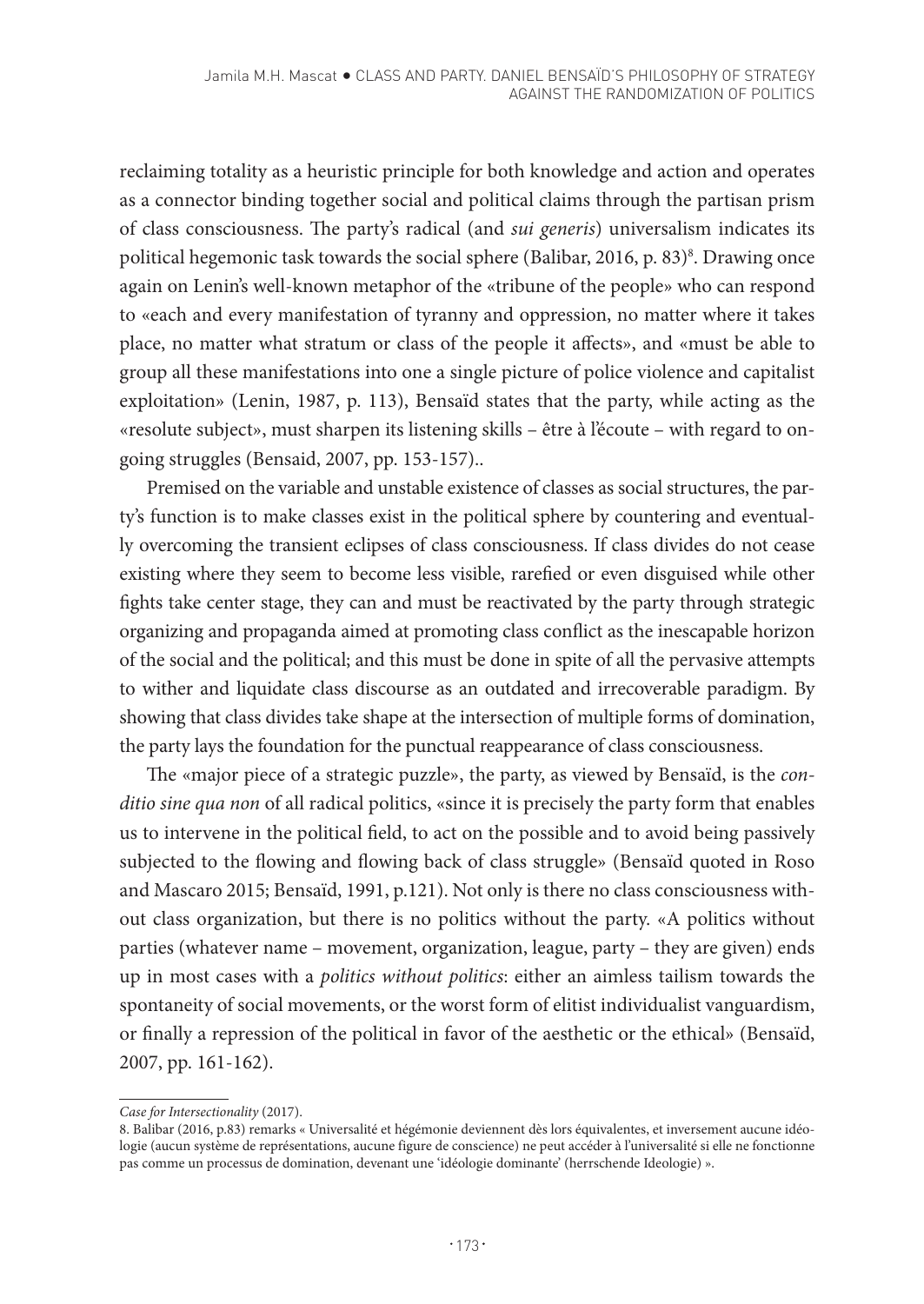#### **Politics as a strategic art against the randomization of politics**

In a context where the struggle  $-$  class struggle  $-$  is certain while its steps and its outcomes are always doubtful and unpredictable – as Bensaïd repeatedly states quoting Gramsci, for whom «in reality one can 'scientifically' foresee only the struggle, but not the concrete moments of the struggle, which cannot but be the result of opposing forces in continuous movement» – strategy marks the primacy of politics (Bensaïd, 2011, p. 100). For Bensaïd, as for Benjamin, politics overrides history and history does not do anything. Hence, emancipated from the tyranny of history, politics gains its own time for initiative and decision<sup>9</sup>.

However, the autonomy ascribed by Bensaïd to the political with regards to the social has nothing to do with the autonomous status claimed by Laclau and Mouffe for ideology. Whereas the latter collapses into the arbitrariness of pure contingency, the former merely indicates the dissipation of all mechanical teleology, opening the right to the conjuncture for political strategy. Following Lenin, «a virtuoso of the conjuncture», Bensaïd stresses the distinction between class and party, separates the social from the political, and conceives their relationship as grounded neither in transparency nor in the immediate correspondence of the two spheres, but rather in translatability, premised, in turn, on the acceptance of the discording and disaccorded times of each terrain (Bensaïd, 2008a, p. 331; Bensaïd, 1995). Politics is tasked with representing the social by transposing and translating it into its own terms, given that there is no predetermined correspondence between them: «If class is susceptible to [meeting] a plurality of representations, there is a[n ongoing] game between the social and the political» (Bensaïd, p. 2008a, p. 55). Such a game is precisely the game strategy is meant to play, and the playing field is hegemony.

Bensaïd pulls Gramsci's notion of hegemony out of Laclau and Mouffe's theoretical conception of the hegemonic processes, and reinscribes it into his strategic horizon. «Taken in a strategic sense the concept of hegemony cannot be reduced to an inventory, nor to the sum of equivalent social antagonisms». For Gramsci, Bensaïd maintains, «this is the gathering principle of class struggle» that opposes the unifying principle of capital by organizing converging struggles against it (p. 342).

<sup>9.</sup> As Kouvelakis (2010, p. 66) highlights «C'est dans la pluralité des temps sociaux et l'hétérogénéité polarisée des espaces que se trouve la clé de la temporalité politique et stratégique […]. Mais si l'hétérogénéité et la discordance des temps ouvrent sur la possibilité de la rupture révolutionnaire, elles ouvrent également, et pour les mêmes raisons, sur la possibilité de la catastrophe ».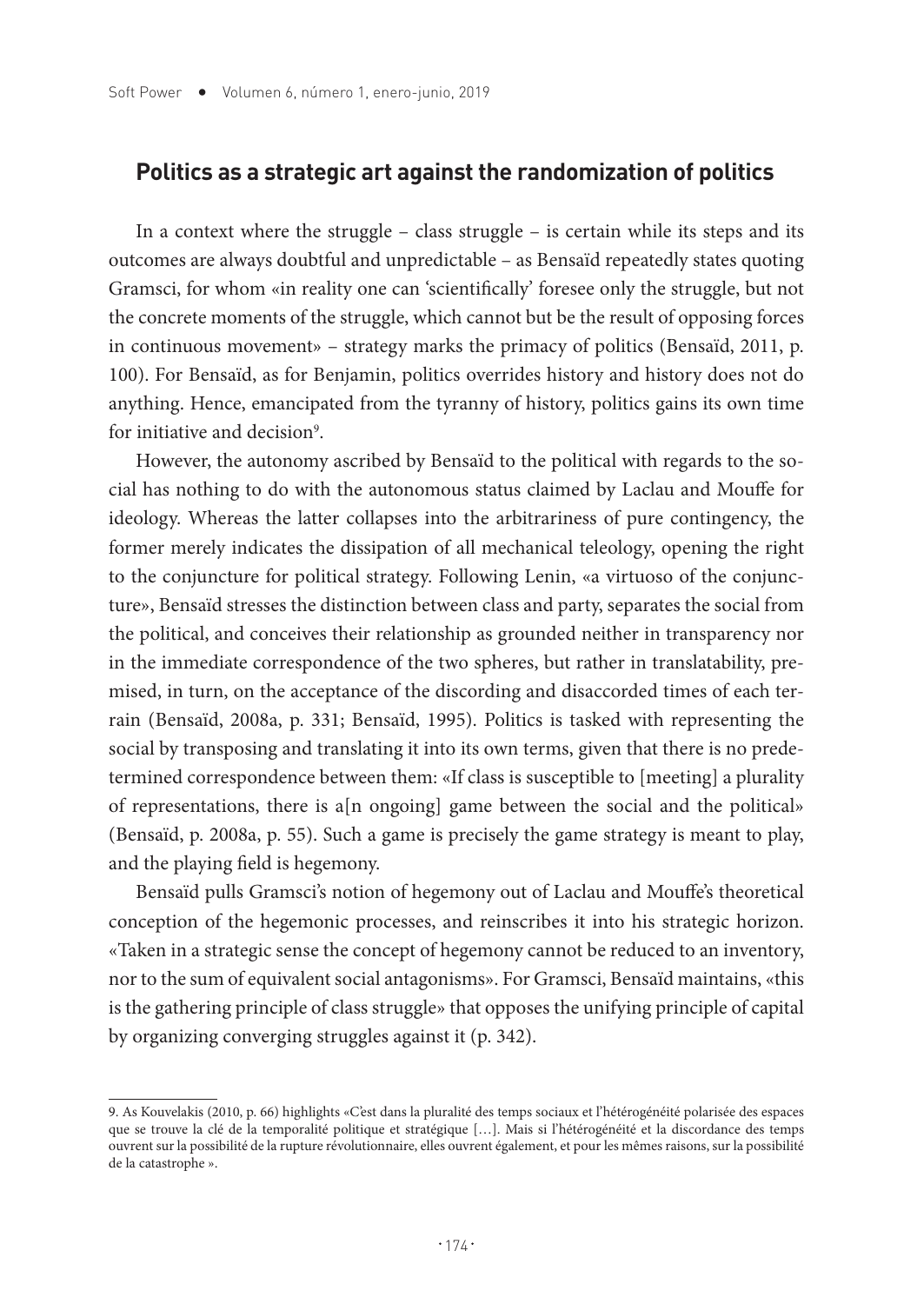Hegemony grants the political the space it needs to exert its autonomous function – politics has its grammar and syntax, as Bensaïd remarks – as well as a last-instance role with respect to the social. Echoing Lenin, Bensaïd recalls that «certainly class division is, in the end, the deepest foundation of political organizing», but it is only political struggle that can define this «last instance» (Bensaïd, 1997). Once again, the «last instance» of politics must be conceived in terms of political strategy rather than as pure political voluntarism. Manifesting the mark of the autonomy of the political, the logic of the last instance suggests a peculiar understanding of politics as the medium where representation operates to show what is absent (the social and its conflict), «where social reality is manifested through a permanent interplay of displacements and condensations» – and where, finally, time is shattered (*brisé*) and its course allows for timely interventions and abrupt changes of direction (Bensaïd, 2007, p. 154; Bensaïd, 1997).

Lenin's legacy plays a major role in Bensaïd's peculiar conceptualization of time. Indeed, Lenin, who in his notes on Hegel's *Science of Logic* famously emphasized the «leaps!» and the «breaks» that the author of *Logic* praised against gradualism, challenged historical evolutionism in the name of those unforeseeable sparks that suddenly erupt and «ignite the fire», namely revolutionary crises (Bensaïd, 1968).

Such unexpected crises, incarnating those rare and much-awaited moments when revolutionary possibilities are to be seized and led, precisely invoke political intervention. To that extent, in his 1920 text '*Left-Wing Communism': an Infantile Disorder,* Lenin reaches two major «practical conclusions» that Bensaïd explicitly welcomes: «first, that in order to accomplish its task the revolutionary class must be able to master all forms or aspects of social activity without exception […]; second, that the revolutionary class must be prepared for the most rapid and brusque replacement of one form by another» (Lenin quoted in Bensaïd, 2007, p. 156).

Crucial as they are as premises for opening revolutionary scenarios, crises *per se* are manifestly not enough. «It is not every revolutionary situation that gives rise to a revolution», Lenin says. «Revolution arises only out of a situation in which the above-mentioned objective changes are accompanied by a subjective change, namely, the ability of the revolutionary class to take revolutionary mass action strong enough to break (or dislocate) the old government, which never, not even in a period of crisis, 'falls', if it is not toppled over». Therefore, for both Lenin and Bensaïd, the role of the party-strategist appears absolutely crucial. In this sense the vanguard function of the party consists first and foremost of «being prepared», «ready for the improbable, for the unexpected, for what happens»: this is the lesson that Bensaïd draws from Leninist politics – «a politics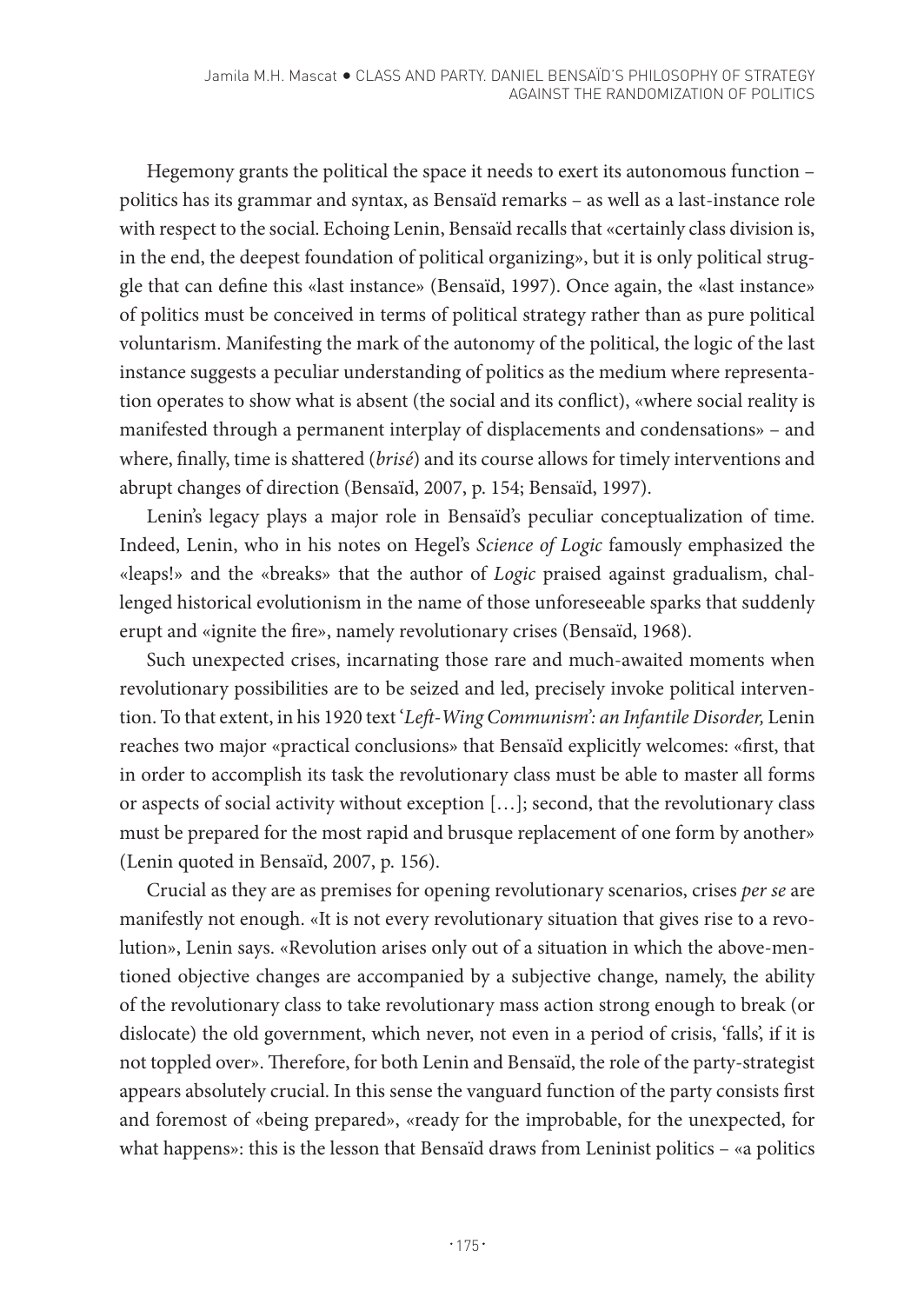that is a matter of choice and decision» – which he conceives as an art of the possible and of the *contretemps* (Bensaïd, 2007, pp. 153-155)

 While recalling Lenin's understanding of the party's strategic readiness as the «state of being available to act in relation to whatever event may arise», Bensaïd warns against considering the eruption of the political event as a religious miracle instead of rooting it into its conjunctural conditions of possibility (2007, p. 159). In doing so, he insists on duration *qua* endurance as a decisive component of revolutionary militancy and of the party's strategy.

Patiently enduring a «slow impatience» (Bensaïd 2013) becomes the party's political imperative, by keeping memory and legacy alive while taking over a strategic custody of continuity through an untamed time made of crises and catastrophes<sup>10</sup>. In its capacity as the vector of organized politics, the party is in charge of promptly managing the propitious times of revolutions as well as navigating the tedious times of defeat when political struggles are out of joint. In those exhausting times, similar to our own, when the «eclipse of strategic reason» can lead to the abandonment of the revolutionary compass (Bensaïd, 2008a), the party's strategic resistance to the spirit of the times (*air du temps*) amounts to cultivating the art of *recommencement*. «Of course, we had more evenings of defeat than triumphant mornings», writes Bensaïd in his autobiography *An Impatient Life* (2013), «and, by dint of patience, we won the precious right to begin again [*recommencer*]».

A right that must be patiently defended and an art that must be passionately cultivated, the resolute ability to recommence relies for Bensaïd on a political wager. If politics – paraphrasing Stuart Hall (1986) – is «without guarantees», political strategy is nothing but a *melancholic wager*: a necessary Pascalian wager facing «the improbable necessity of revolutionizing the world» (Bensaïd, 1991, p. 297). What intrinsically distinguishes a reasonable wager on the possible from arbitrary faith in change is, once again, strategic calculation as to its ability to decipher the present and its social hieroglyphs.

As Michael Lowy has highlighted, through his rediscovery of Pascal via Lucien Goldmann's *Hidden God* (1955), Bensaïd is «the first Marxist to place the wager at the center of a revolutionary vision of history» (Lowy 2005). His wager does not draw on historical necessity or naïve optimism; but neither is it resigned. Bensaïd's melancholic wager resonates with Gramsci's well-known «optimism of the will» that sustains and balances the «pessimism of reason». Far from surrendering to the temptations of utopianism and to

<sup>10.</sup> The French title of Bensaïd's memoir *An Impatient Life* (2013) is *Une lente impatience* (2004).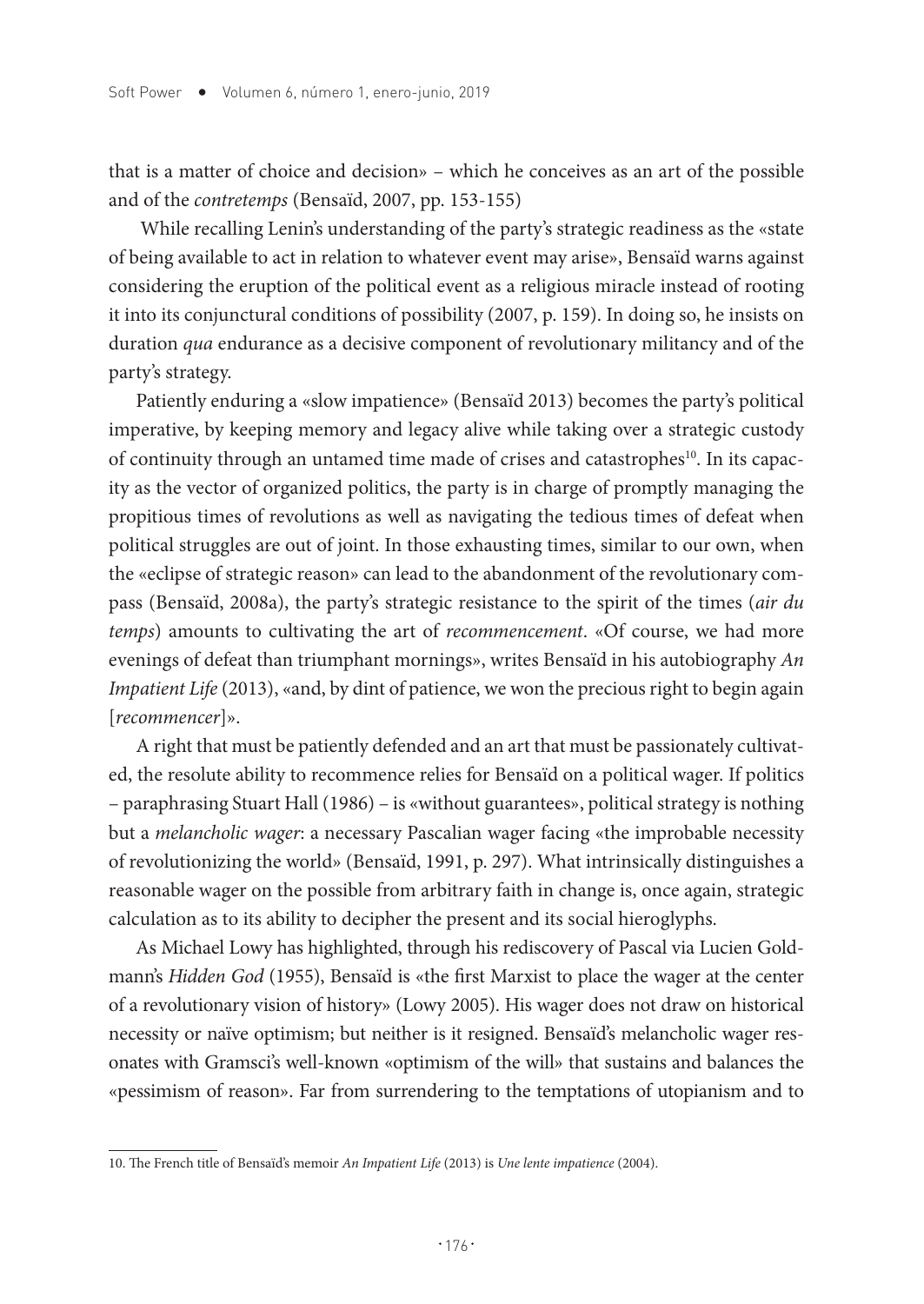realism conceived as *Realpolitik*, his political wager exceeds hope by means of strategy, i.e. investing melancholically – and patiently – in revolutionary militancy. Relentlessly haunted by the threat of «losing everything and losing oneself», Bensaïd's melancholic wager sounds first and foremost like a call to arms, a call to engage in the «work for the uncertain», whose uncertainty still proves to be strategically worth pursuing (Bensaïd, 1996).

## **References**

- Anderson, P. (1983). *In the Tracks of Historical Materialism.* London: Verso.
- Balibar, E. (2016). *Des universels. Essais et conférences*. Paris: Editions Galilée.
- Balibar, E. & I. Wallerstein (1991). *Race, Nation and Class. Ambiguous Identities*. London: Verso.
- Bensaïd, D. (1968). La notion de crise révolutionnaire chez Lénine. *Le site Daniel Bensaïd*.
- < http://danielbensaid.org/La-notion-de-crise-revolutionnaire-chez-Lenine?lang=fr>
- Bensaïd, D. (1991). *Le pari mélancolique*. Paris: Fayard.
- Bensaïd, D. (1992). Classes : théorie et pratique. *Le site Daniel Bensaïd*.
- < http://danielbensaid.org/Classes-theorie-et-pratique?lang=fr#nb4>
- Bensaïd, D. (1995). *La discordance des temps. Essais sur les crises, les classes, l'histoire.* Paris: Editions de la passion.
- Bensaïd, D. (1996). Travailler pour l'incertain (*Le Monde*, 22 August). *Le site Daniel Bensaïd*. < http://danielbensaid.org/Travailler-pour-l-incertain?lang=fr>
- Bensaïd, D. (1997). Lénine ou la politique du temps brisé. *Le site Daniel Bensaïd*.< http:// danielbensaid.org/Lenine-ou-la-politique-du-temps-brise?lang=fr>
- Bensaïd, D. (2000). *Le Sourire du spectre*. Paris: Editions Michalon.
- Bensaïd, D. (2002). *Marx for Our Times*. *Adventures and Misadventures of a Critique*. London: Verso.
- Bensaïd, D. (2006). Moment utopique et refondation stratégique. *Le site Daniel Bensaïd.*  <http://danielbensaid.org/Moment-utopique-et-refondation-strategique?lang=fr>
- Bensaïd, D. (2007). Leaps! Leaps! Leaps!. In S. Budgen, S. Kouvelakis and S. Žižek (Eds.) *Lenin Reloaded. Toward a Politics of Truth*. Durham: Duke University Press, 148-163.
- Bensaïd, D. (2013). *An Impatient Life. A Memoir*, London: Verso.
- Bensaïd, D. (2008a). *Eloge de la politique profane*. Paris: Albin Michel.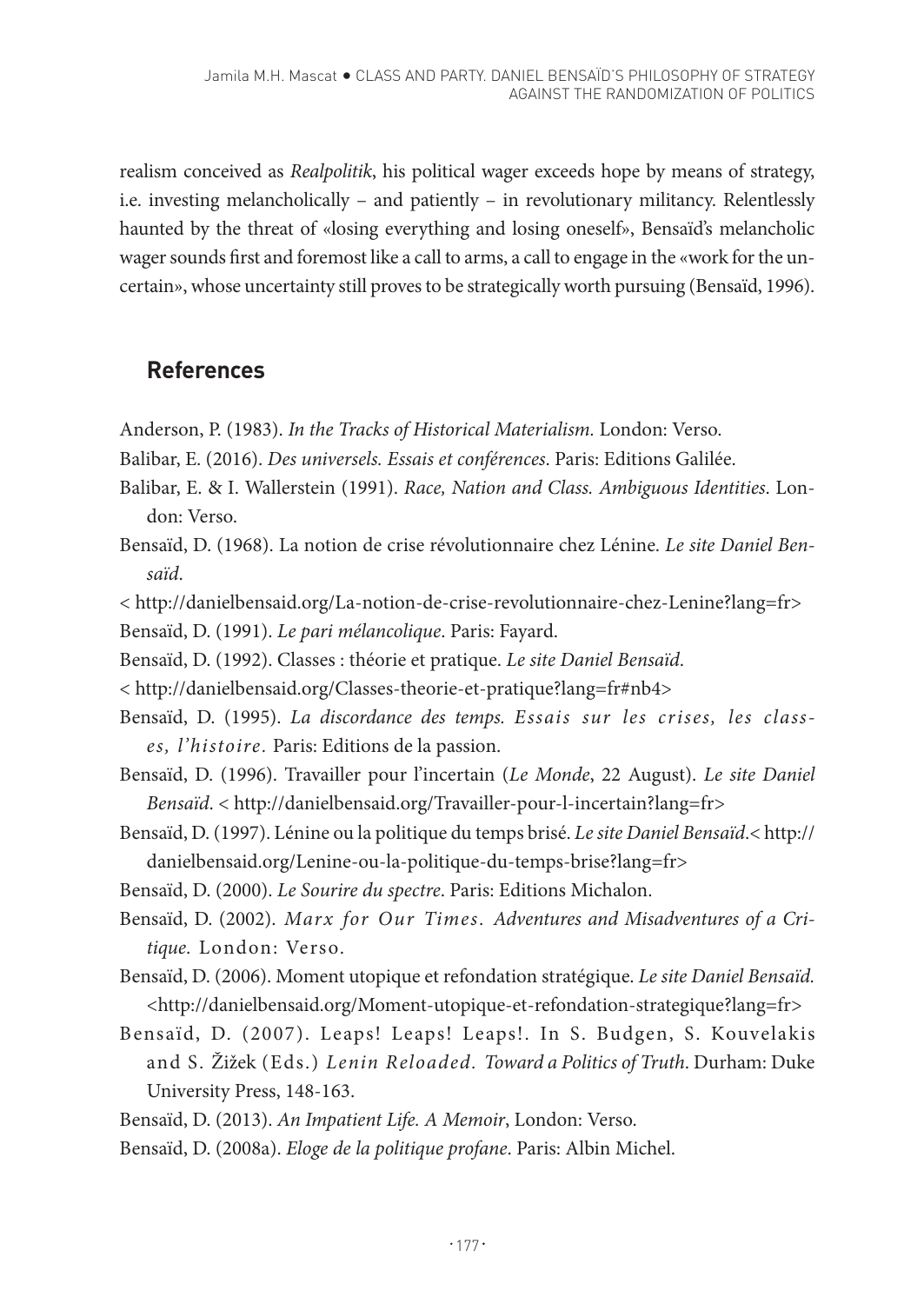- Bensaïd, D. (2008b). La preuve par la bourgeoisie. *Le site Daniel Bensaïd*. <http://danielbensaid.org/La-preuve-par-la-bourgeoisie?lang=fr>
- Bensaïd, D. (2008c). Politiques de Marx. In *F. Engels and K. Marx, Inventer l'inconnu. Textes et correspondance autour de la Commune.* Paris: La Fabrique, pp. 11-103.
- Bensaïd, D. (2011). *La politique comme art stratégique*. Paris: Syllepses.
- Bensaïd, D., Palheta U. & J. Salingue (2016). *Stratégie et Parti*. Paris: Les prairies ordinaires.
- Boltanski L. & E. Chiapello (2007). *The New Spirit of Capitalism*. London: Verso.
- Bourdieu, P. (1984). Espace social et genèse des «classes». *Actes de la recherche en sciences sociales*, vol. 52-53 ("Le travail politique"), pp. 3-14.
- Buffet, W. (2005). Buffett: «There are lots of loose nukes around the world» (interview with L. Dobbs).<http://edition.cnn.com/2005/US/05/10/buffett/index.html>
- Chibber, V. (2017). Rescuing Class from the Cultural Turn, *Catalyst*, 1(1). <https://catalyst-journal.com/vol1/no1/cultural-turn-vivek-chibber>
- Cohen, G. A. (1978). *Karl Marx's Theory of History: A Defence*. Oxford: Clarendon Press.
- Elster, J. (1985). *Making Sense of Marx*. Cambridge: Cambridge University Press.
- Fassin, E. (2018). *Populism Left and Right*. Chicago: Prickly Paradigm Press.
- Fassin, E. et al. (2018). Left-wing Populism. A Legacy of Defeat. Interview with E. Fassin. *Radical Philosophy*, 2.02, 79-92.
- Fisher, M. (2009). *Capitalist Realism: Is There No Alternative?* London: Zero Books.
- Foley, B. (2018). Intersectionality: A Marxist Critique. *Monthly Review online*. <https:// mronline.org/2018/10/22/intersectionality-a-marxist-critique/>
- Goldmann, L. (2016*). The Hidden God*. Londin: Penguin Random House.
- Gorz, A. (1982). *Farewell to the Working Class*. London: Pluto Press.
- Gorz, A. (1989). *Critique of Economic Reason*. London: Verso.
- Hall, S. (1986). The Problem of Ideology-Marxism without Guarantees. *Journal of Communication Inquiry*, 10 (2), 28-44.
- Hardt, M. & A. Negri (2004). *Multitude. War and Democracy in the Age of Empire*. London: Penguin Books.
- Hegel, G.W.F. (2010). *The Science of Logic*. Cambridge: Cambridge University Press.
- Jameson, F. (1988). Cognitive Mapping. In: C. Nelson & L. Grossberg (Eds.) *Marxism and the Interpretation of Culture* (pp. 347-360). Chicago: University of Illinois Press.
- Kouvelakis, S. (2010). Daniel Bensaïd : La dialectique du temps et de la lutte. *Lignes, 2*(32), 59-66.
- Laclau, E. & C. Mouffe (1985). *Hegemony and Socialist Strategy*. London: Verso.